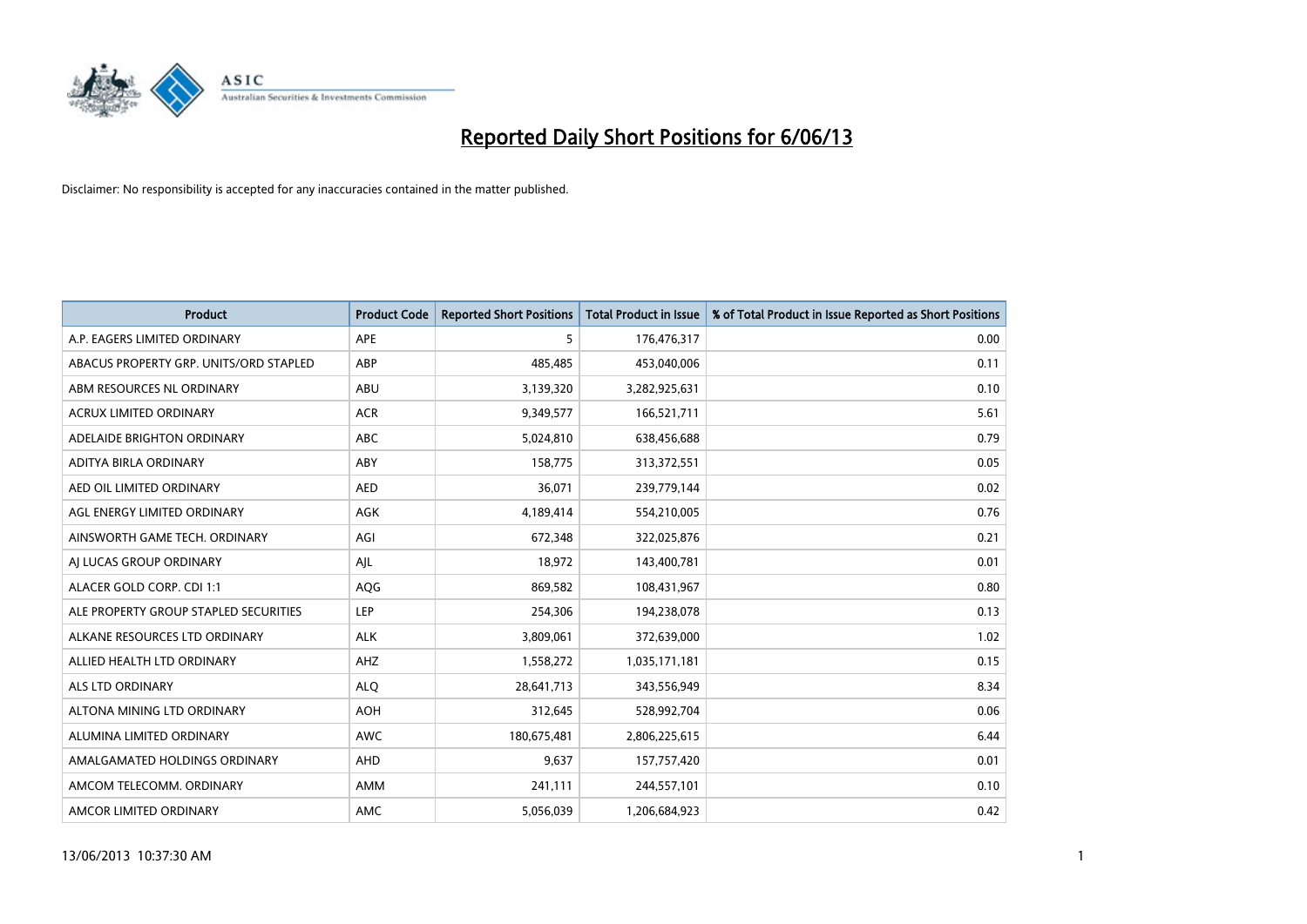

| <b>Product</b>                            | <b>Product Code</b> | <b>Reported Short Positions</b> | <b>Total Product in Issue</b> | % of Total Product in Issue Reported as Short Positions |
|-------------------------------------------|---------------------|---------------------------------|-------------------------------|---------------------------------------------------------|
| AMP LIMITED ORDINARY                      | AMP                 | 14,532,138                      | 2,944,564,649                 | 0.49                                                    |
| AMPELLA MINING ORDINARY                   | AMX                 | 1,226,905                       | 248,000,493                   | 0.49                                                    |
| ANGLOGOLD ASHANTI CDI 5:1                 | AGG                 | 1                               | 89,207,765                    | 0.00                                                    |
| ANSELL LIMITED ORDINARY                   | <b>ANN</b>          | 10,496,078                      | 130,631,752                   | 8.03                                                    |
| ANTARES ENERGY LTD ORDINARY               | <b>AZZ</b>          | 415,564                         | 256,100,939                   | 0.16                                                    |
| ANZ BANKING GRP LTD ORDINARY              | ANZ                 | 9,932,509                       | 2,743,939,704                 | 0.36                                                    |
| APA GROUP STAPLED SECURITIES              | APA                 | 6,977,786                       | 835,750,807                   | 0.83                                                    |
| APN NEWS & MEDIA ORDINARY                 | <b>APN</b>          | 17,625,217                      | 661,526,586                   | 2.66                                                    |
| AQUARIUS PLATINUM. ORDINARY               | <b>AOP</b>          | 9,046,860                       | 486,851,336                   | 1.86                                                    |
| AQUILA RESOURCES ORDINARY                 | <b>AQA</b>          | 12,465,786                      | 411,804,442                   | 3.03                                                    |
| ARAFURA RESOURCE LTD ORDINARY             | ARU                 | 8,367                           | 441,270,644                   | 0.00                                                    |
| ARB CORPORATION ORDINARY                  | ARP                 | 347,076                         | 72,481,302                    | 0.48                                                    |
| ARDENT LEISURE GROUP STAPLED SECURITIES   | AAD                 | 2,138,669                       | 397,803,987                   | 0.54                                                    |
| ARISTOCRAT LEISURE ORDINARY               | ALL                 | 7,749,351                       | 551,418,047                   | 1.41                                                    |
| ARRIUM LTD ORDINARY                       | ARI                 | 17,540,331                      | 1,355,433,903                 | 1.29                                                    |
| ASCIANO LIMITED ORDINARY                  | <b>AIO</b>          | 15,089,136                      | 975,385,664                   | 1.55                                                    |
| ASG GROUP LIMITED ORDINARY                | ASZ                 | 1,537,129                       | 206,720,839                   | 0.74                                                    |
| ASPEN GROUP ORD/UNITS STAPLED             | <b>APZ</b>          | 256,600                         | 1,192,665,422                 | 0.02                                                    |
| ASTRO JAP PROP GROUP STAPLED US PROHIBIT. | AJA                 | 98,930                          | 67,211,752                    | 0.15                                                    |
| ASX LIMITED ORDINARY                      | ASX                 | 2,098,858                       | 175,136,729                   | 1.20                                                    |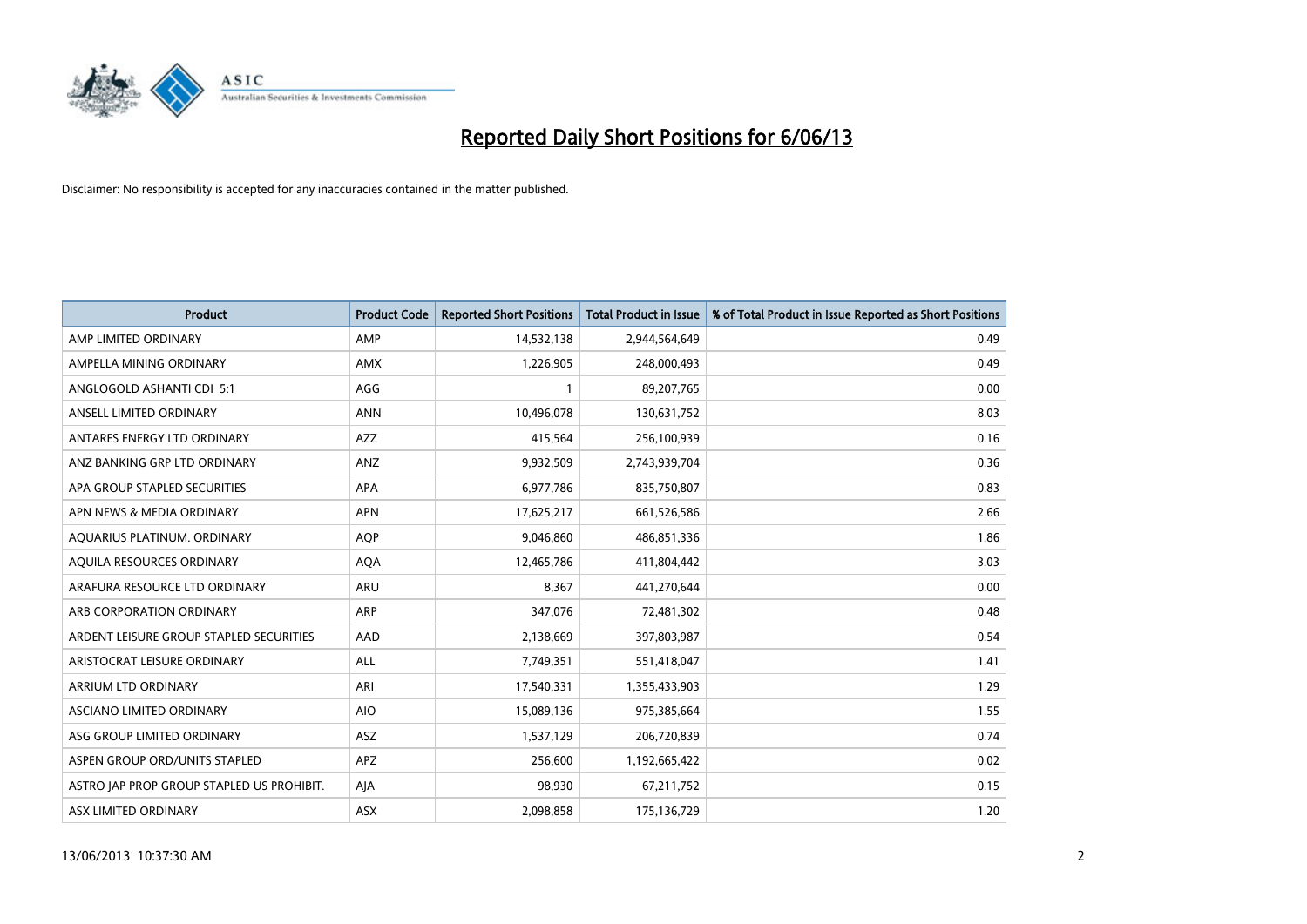

| <b>Product</b>                       | <b>Product Code</b> | <b>Reported Short Positions</b> | <b>Total Product in Issue</b> | % of Total Product in Issue Reported as Short Positions |
|--------------------------------------|---------------------|---------------------------------|-------------------------------|---------------------------------------------------------|
| ATLAS IRON LIMITED ORDINARY          | <b>AGO</b>          | 40,445,962                      | 909,718,409                   | 4.45                                                    |
| AUCKLAND INTERNATION ORDINARY        | AIA                 | 250,734                         | 1,322,564,489                 | 0.02                                                    |
| AURIZON HOLDINGS LTD ORDINARY        | AZJ                 | 8,805,188                       | 2,137,284,503                 | 0.41                                                    |
| AURORA OIL & GAS ORDINARY            | <b>AUT</b>          | 4,530,786                       | 447,885,778                   | 1.01                                                    |
| <b>AUSDRILL LIMITED ORDINARY</b>     | ASL                 | 9,849,603                       | 312,277,224                   | 3.15                                                    |
| AUSENCO LIMITED ORDINARY             | <b>AAX</b>          | 1,127,062                       | 123,527,574                   | 0.91                                                    |
| <b>AUSTAL LIMITED ORDINARY</b>       | ASB                 | 905,341                         | 346,007,639                   | 0.26                                                    |
| AUSTBROKERS HOLDINGS ORDINARY        | <b>AUB</b>          | 15,988                          | 57,955,632                    | 0.03                                                    |
| AUSTIN ENGINEERING ORDINARY          | ANG                 | 621,870                         | 73,164,403                    | 0.85                                                    |
| AUSTRALAND PROPERTY STAPLED SECURITY | <b>ALZ</b>          | 1,568,313                       | 578,324,670                   | 0.27                                                    |
| AUSTRALIAN AGRICULT. ORDINARY        | AAC                 | 2,684,017                       | 313,113,358                   | 0.86                                                    |
| <b>AUSTRALIAN EDUCATION UNITS</b>    | <b>AEU</b>          | 351                             | 175,465,397                   | 0.00                                                    |
| AUSTRALIAN INFR LTD ORDINARY         | <b>AIX</b>          | 1,410,302                       | 620,733,944                   | 0.23                                                    |
| AUSTRALIAN PHARM, ORDINARY           | API                 | 245,547                         | 488,115,883                   | 0.05                                                    |
| <b>AUTOMOTIVE HOLDINGS ORDINARY</b>  | <b>AHE</b>          | 387,890                         | 260,579,682                   | 0.15                                                    |
| AVIENNINGS LIMITED ORDINARY          | <b>AVI</b>          | 169,947                         | 384,423,851                   | 0.04                                                    |
| AWE LIMITED ORDINARY                 | AWE                 | 5,157,490                       | 522,116,985                   | 0.99                                                    |
| AZIMUTH RES LTD ORDINARY             | <b>AZH</b>          | 467,613                         | 430,626,680                   | 0.11                                                    |
| <b>BANDANNA ENERGY ORDINARY</b>      | <b>BND</b>          | 23,493,721                      | 528,481,199                   | 4.45                                                    |
| BANK OF QUEENSLAND. ORDINARY         | <b>BOQ</b>          | 4,813,287                       | 318,192,231                   | 1.51                                                    |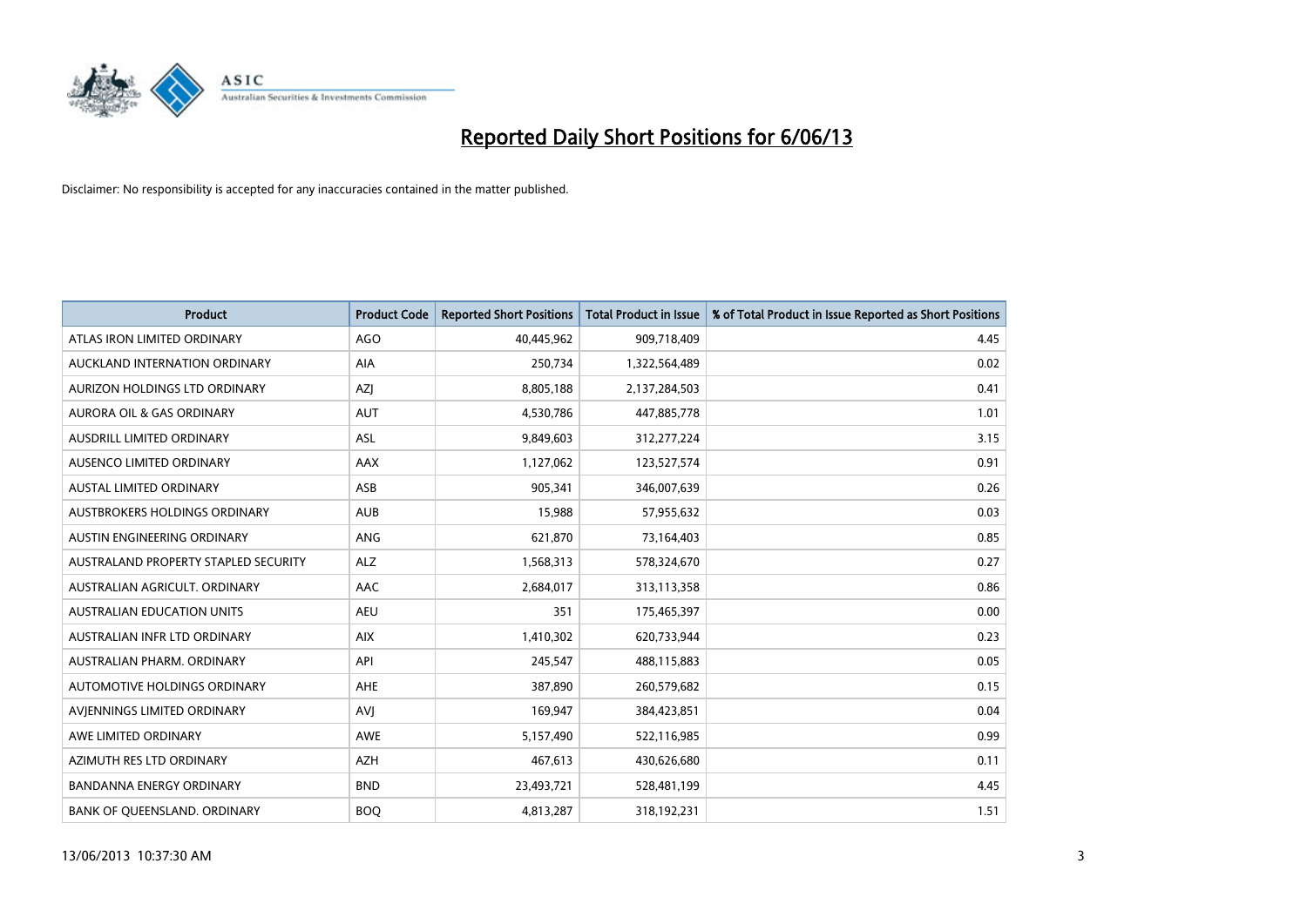

| <b>Product</b>                                | <b>Product Code</b> | <b>Reported Short Positions</b> | <b>Total Product in Issue</b> | % of Total Product in Issue Reported as Short Positions |
|-----------------------------------------------|---------------------|---------------------------------|-------------------------------|---------------------------------------------------------|
| <b>BANNERMAN RESOURCES ORDINARY</b>           | <b>BMN</b>          | 999.898                         | 309,077,460                   | 0.32                                                    |
| <b>BASE RES LIMITED ORDINARY</b>              | <b>BSE</b>          | 3,814,176                       | 561,840,029                   | 0.68                                                    |
| <b>BATHURST RESOURCES ORDINARY</b>            | <b>BTU</b>          | 35,729,489                      | 697,247,997                   | 5.12                                                    |
| <b>BC IRON LIMITED ORDINARY</b>               | <b>BCI</b>          | 632,030                         | 123,204,384                   | 0.51                                                    |
| BEACH ENERGY LIMITED ORDINARY                 | <b>BPT</b>          | 17,209,138                      | 1,268,647,188                 | 1.36                                                    |
| BEADELL RESOURCE LTD ORDINARY                 | <b>BDR</b>          | 41,820,452                      | 786,477,280                   | 5.32                                                    |
| <b>BEGA CHEESE LTD ORDINARY</b>               | <b>BGA</b>          | 1,278                           | 151,866,050                   | 0.00                                                    |
| BENDIGO AND ADELAIDE ORDINARY                 | <b>BEN</b>          | 13,773,388                      | 407,185,500                   | 3.38                                                    |
| BERKELEY RESOURCES ORDINARY                   | <b>BKY</b>          | 118,540                         | 179,393,323                   | 0.07                                                    |
| <b>BHP BILLITON LIMITED ORDINARY</b>          | <b>BHP</b>          | 12,485,057                      | 3,211,691,105                 | 0.39                                                    |
| <b>BILLABONG ORDINARY</b>                     | <b>BBG</b>          | 6,547,971                       | 478,944,292                   | 1.37                                                    |
| <b>BLACKMORES LIMITED ORDINARY</b>            | <b>BKL</b>          | 6,085                           | 16,972,069                    | 0.04                                                    |
| <b>BLACKTHORN RESOURCES ORD US PROHIBITED</b> | <b>BTR</b>          | 409,503                         | 164,285,950                   | 0.25                                                    |
| <b>BLUESCOPE STEEL LTD ORDINARY</b>           | <b>BSL</b>          | 6,360,554                       | 558,243,305                   | 1.14                                                    |
| <b>BOART LONGYEAR ORDINARY</b>                | <b>BLY</b>          | 48,086,247                      | 461,163,412                   | 10.43                                                   |
| <b>BORAL LIMITED, ORDINARY</b>                | <b>BLD</b>          | 46,149,558                      | 774,000,641                   | 5.96                                                    |
| <b>BRADKEN LIMITED ORDINARY</b>               | <b>BKN</b>          | 10,076,429                      | 169,240,662                   | 5.95                                                    |
| <b>BRAMBLES LIMITED ORDINARY</b>              | <b>BXB</b>          | 2,838,801                       | 1,557,294,344                 | 0.18                                                    |
| <b>BREVILLE GROUP LTD ORDINARY</b>            | <b>BRG</b>          | 4,013,233                       | 130,095,322                   | 3.08                                                    |
| BRICKWORKS LIMITED ORDINARY                   | <b>BKW</b>          | 6,789                           | 147,818,132                   | 0.00                                                    |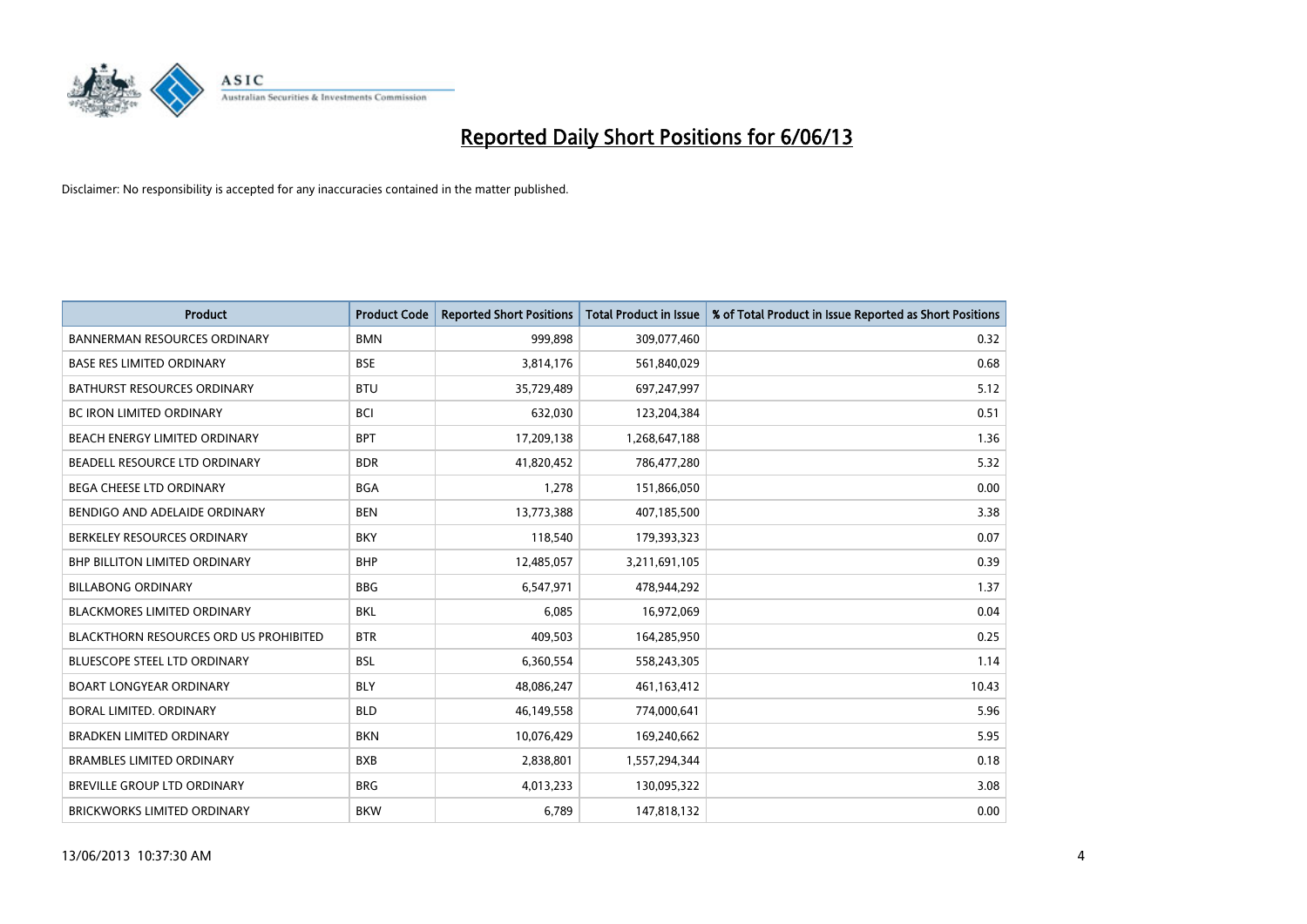

| <b>Product</b>                          | <b>Product Code</b> | <b>Reported Short Positions</b> | <b>Total Product in Issue</b> | % of Total Product in Issue Reported as Short Positions |
|-----------------------------------------|---------------------|---------------------------------|-------------------------------|---------------------------------------------------------|
| <b>BROCKMAN MINING LTD ORDINARY</b>     | <b>BCK</b>          | 90,995                          | 7,894,482,131                 | 0.00                                                    |
| <b>BURU ENERGY ORDINARY</b>             | <b>BRU</b>          | 17,330,903                      | 274,036,429                   | 6.32                                                    |
| <b>BWP TRUST ORDINARY UNITS</b>         | <b>BWP</b>          | 4,384,546                       | 537,753,954                   | 0.82                                                    |
| CABCHARGE AUSTRALIA ORDINARY            | CAB                 | 11,373,009                      | 120,430,683                   | 9.44                                                    |
| CALTEX AUSTRALIA ORDINARY               | <b>CTX</b>          | 3,037,106                       | 270,000,000                   | 1.12                                                    |
| CAPE LAMBERT RES LTD ORDINARY           | <b>CFE</b>          | 197,284                         | 685,107,562                   | 0.03                                                    |
| CARABELLA RES LTD ORDINARY              | <b>CLR</b>          | 100,000                         | 152,361,547                   | 0.07                                                    |
| <b>CARBON ENERGY ORDINARY</b>           | <b>CNX</b>          | 4,533                           | 786,889,705                   | 0.00                                                    |
| CARDNO LIMITED ORDINARY                 | CDD                 | 9,580,846                       | 143,726,327                   | 6.67                                                    |
| CARNARVON PETROLEUM ORDINARY            | <b>CVN</b>          | 39,246                          | 934,109,501                   | 0.00                                                    |
| CARSALES.COM LTD ORDINARY               | <b>CRZ</b>          | 2,226,902                       | 236,134,464                   | 0.94                                                    |
| CASH CONVERTERS ORDINARY                | CCV                 | 1,598,572                       | 423,861,025                   | 0.38                                                    |
| CEDAR WOODS PROP. ORDINARY              | <b>CWP</b>          | 46.771                          | 73,359,551                    | 0.06                                                    |
| CENTRAL PETROLEUM ORDINARY              | <b>CTP</b>          | 812,210                         | 1,440,078,845                 | 0.06                                                    |
| <b>CERAMIC FUEL CELLS ORDINARY</b>      | <b>CFU</b>          | 616,353                         | 1,591,941,620                 | 0.04                                                    |
| CFS RETAIL TRUST GRP STAPLED SECURITIES | <b>CFX</b>          | 49,808,566                      | 2,828,495,659                 | 1.76                                                    |
| CHALLENGER DIV.PRO. STAPLED UNITS       | <b>CDI</b>          | 141,237                         | 214,101,013                   | 0.07                                                    |
| CHALLENGER LIMITED ORDINARY             | <b>CGF</b>          | 2,311,177                       | 532,164,145                   | 0.43                                                    |
| CHANDLER MACLEOD LTD ORDINARY           | <b>CMG</b>          | 502,190                         | 469,679,390                   | 0.11                                                    |
| CHARTER HALL GROUP STAPLED US PROHIBIT. | <b>CHC</b>          | 309,406                         | 302,262,312                   | 0.10                                                    |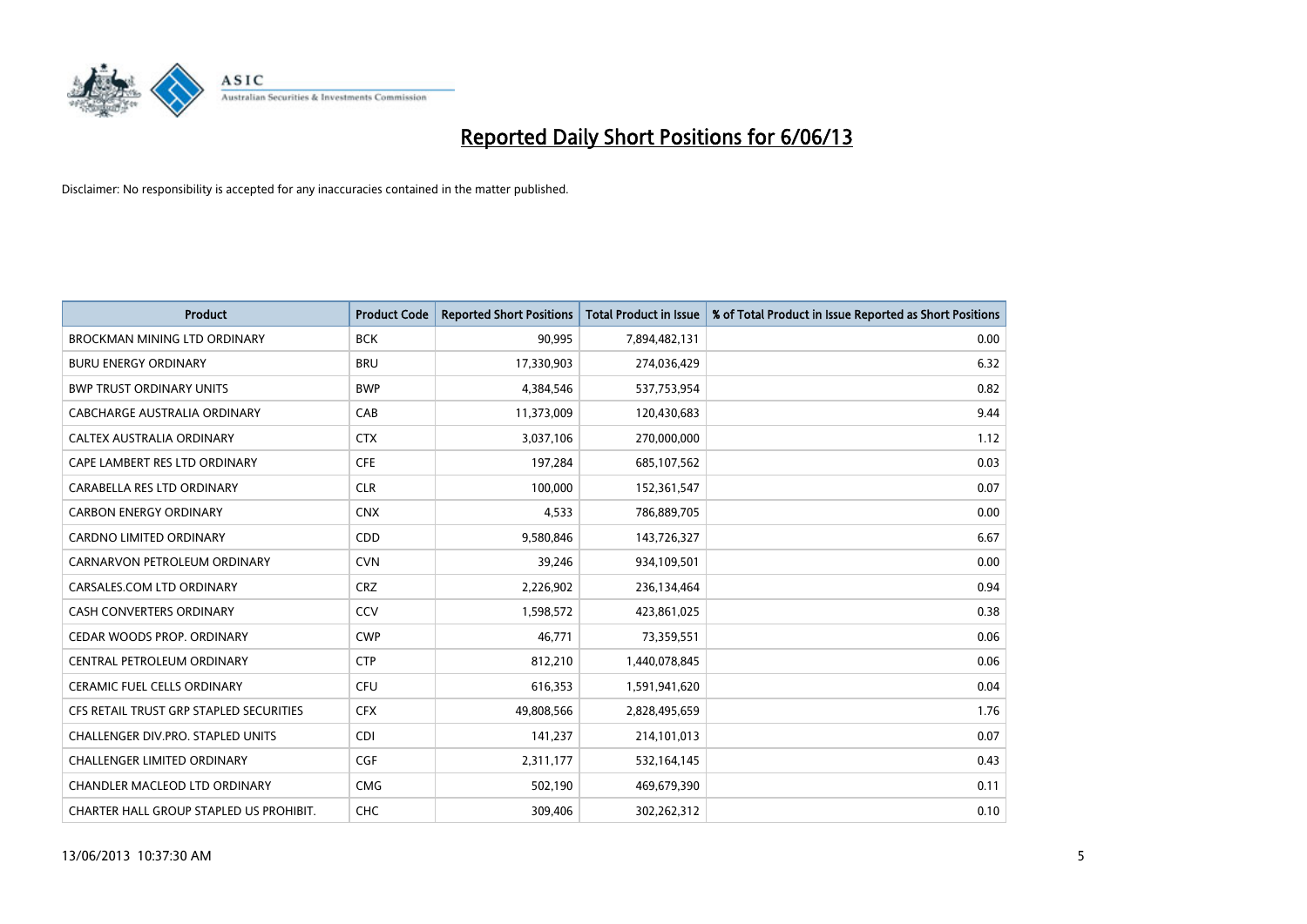

| <b>Product</b>                          | <b>Product Code</b> | <b>Reported Short Positions</b> | <b>Total Product in Issue</b> | % of Total Product in Issue Reported as Short Positions |
|-----------------------------------------|---------------------|---------------------------------|-------------------------------|---------------------------------------------------------|
| <b>CHARTER HALL RETAIL UNITS</b>        | <b>CQR</b>          | 2,852,931                       | 337,582,974                   | 0.85                                                    |
| <b>CHORUS LIMITED ORDINARY</b>          | <b>CNU</b>          | 27,462                          | 389,299,049                   | 0.01                                                    |
| CITIGOLD CORP LTD ORDINARY              | <b>CTO</b>          | 153,427                         | 1,352,907,765                 | 0.01                                                    |
| <b>CLOUGH LIMITED ORDINARY</b>          | <b>CLO</b>          | 7,169,699                       | 777,781,882                   | 0.92                                                    |
| COAL OF AFRICA LTD ORDINARY             | <b>CZA</b>          | 326                             | 1,048,368,613                 | 0.00                                                    |
| <b>COALSPUR MINES LTD ORDINARY</b>      | <b>CPL</b>          | 11,118,653                      | 639,748,901                   | 1.74                                                    |
| COCA-COLA AMATIL ORDINARY               | <b>CCL</b>          | 5,082,125                       | 763,590,249                   | 0.67                                                    |
| COCHLEAR LIMITED ORDINARY               | <b>COH</b>          | 4,268,055                       | 57,040,932                    | 7.48                                                    |
| <b>COCKATOO COAL ORDINARY</b>           | <b>COK</b>          | 10,194,732                      | 1,016,746,908                 | 1.00                                                    |
| <b>CODAN LIMITED ORDINARY</b>           | <b>CDA</b>          | 464,523                         | 176,926,104                   | 0.26                                                    |
| <b>COKAL LTD ORDINARY</b>               | <b>CKA</b>          | 359,403                         | 411,046,892                   | 0.09                                                    |
| <b>COLLINS FOODS LTD ORDINARY</b>       | <b>CKF</b>          | 570,385                         | 93,000,003                    | 0.61                                                    |
| COMMONWEALTH BANK, ORDINARY             | CBA                 | 8,348,181                       | 1,611,928,836                 | 0.52                                                    |
| <b>COMMONWEALTH PROP ORDINARY UNITS</b> | <b>CPA</b>          | 15,470,039                      | 2,347,003,413                 | 0.66                                                    |
| <b>COMPASS RESOURCES ORDINARY</b>       | <b>CMR</b>          | 7,472                           | 1,403,744,100                 | 0.00                                                    |
| COMPUTERSHARE LTD ORDINARY              | <b>CPU</b>          | 14,702,977                      | 556,203,079                   | 2.64                                                    |
| CORP TRAVEL LIMITED ORDINARY            | <b>CTD</b>          | 157,625                         | 78,081,184                    | 0.20                                                    |
| <b>CREDIT CORP GROUP ORDINARY</b>       | <b>CCP</b>          | 50,909                          | 45,932,899                    | 0.11                                                    |
| <b>CROMWELL PROP STAPLED SECURITIES</b> | <b>CMW</b>          | 1,416,130                       | 1,463,721,456                 | 0.10                                                    |
| <b>CROWN LIMITED ORDINARY</b>           | <b>CWN</b>          | 1,620,816                       | 728,394,185                   | 0.22                                                    |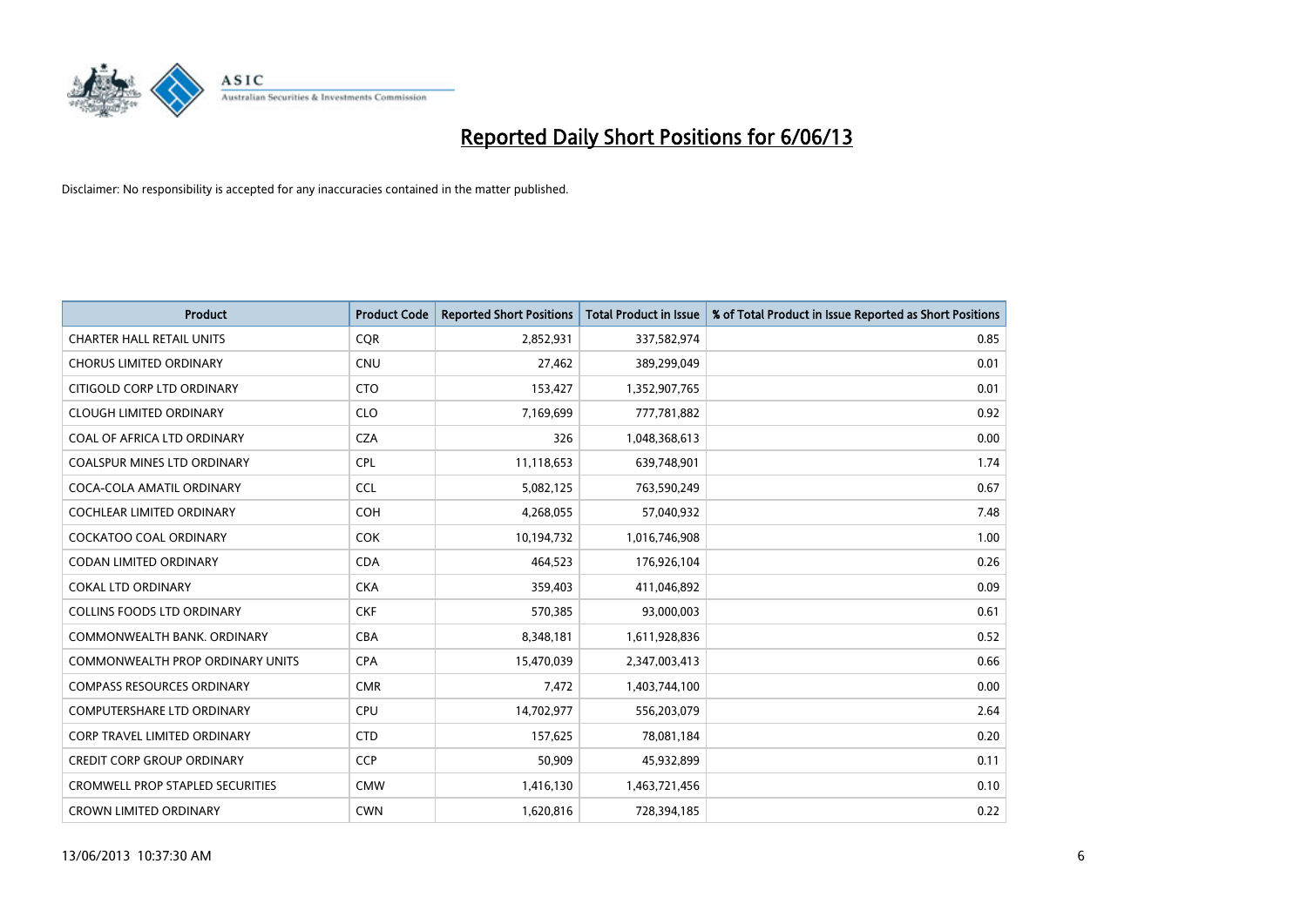

| <b>Product</b>                       | <b>Product Code</b> | <b>Reported Short Positions</b> | <b>Total Product in Issue</b> | % of Total Product in Issue Reported as Short Positions |
|--------------------------------------|---------------------|---------------------------------|-------------------------------|---------------------------------------------------------|
| <b>CSG LIMITED ORDINARY</b>          | CSV                 | 102,918                         | 278,155,477                   | 0.04                                                    |
| <b>CSL LIMITED ORDINARY</b>          | <b>CSL</b>          | 754,313                         | 491,794,065                   | 0.15                                                    |
| <b>CSR LIMITED ORDINARY</b>          | <b>CSR</b>          | 48,437,995                      | 506,000,315                   | 9.57                                                    |
| <b>CUDECO LIMITED ORDINARY</b>       | CDU                 | 4,240,293                       | 204,877,294                   | 2.07                                                    |
| DART ENERGY LTD ORDINARY             | <b>DTE</b>          | 13,959,247                      | 878,988,226                   | 1.59                                                    |
| DATA#3 LIMITED ORDINARY              | <b>DTL</b>          | 113,328                         | 153,974,950                   | 0.07                                                    |
| DAVID JONES LIMITED ORDINARY         | <b>DJS</b>          | 56,003,229                      | 535,002,401                   | 10.47                                                   |
| <b>DECMIL GROUP LIMITED ORDINARY</b> | <b>DCG</b>          | 4,189,859                       | 168,203,219                   | 2.49                                                    |
| DEXUS PROPERTY GROUP STAPLED UNITS   | <b>DXS</b>          | 19,834,238                      | 4,839,024,176                 | 0.41                                                    |
| DISCOVERY METALS LTD ORDINARY        | <b>DML</b>          | 6,101,128                       | 486,986,451                   | 1.25                                                    |
| DOMINO PIZZA ENTERPR ORDINARY        | <b>DMP</b>          | 168,983                         | 70,192,674                    | 0.24                                                    |
| DONACO INTERNATIONAL ORDINARY        | <b>DNA</b>          | 129,999                         | 371,682,521                   | 0.03                                                    |
| DORAY MINERALS LTD ORDINARY          | <b>DRM</b>          | 57,921                          | 141,866,768                   | 0.04                                                    |
| DOWNER EDI LIMITED ORDINARY          | <b>DOW</b>          | 9,633,364                       | 433,409,429                   | 2.22                                                    |
| DRILLSEARCH ENERGY ORDINARY          | <b>DLS</b>          | 19,334,487                      | 427,353,371                   | 4.52                                                    |
| DUET GROUP STAPLED US PROHIBIT.      | <b>DUE</b>          | 28,171,341                      | 1,169,314,842                 | 2.41                                                    |
| DULUXGROUP LIMITED ORDINARY          | <b>DLX</b>          | 6,876,279                       | 374,507,181                   | 1.84                                                    |
| <b>DWS LTD ORDINARY</b>              | <b>DWS</b>          | 462,597                         | 132,362,763                   | 0.35                                                    |
| ECHO ENTERTAINMENT ORDINARY          | <b>EGP</b>          | 5,240,986                       | 825,672,730                   | 0.63                                                    |
| ELDERS LIMITED ORDINARY              | <b>ELD</b>          | 15,946,769                      | 448,598,480                   | 3.55                                                    |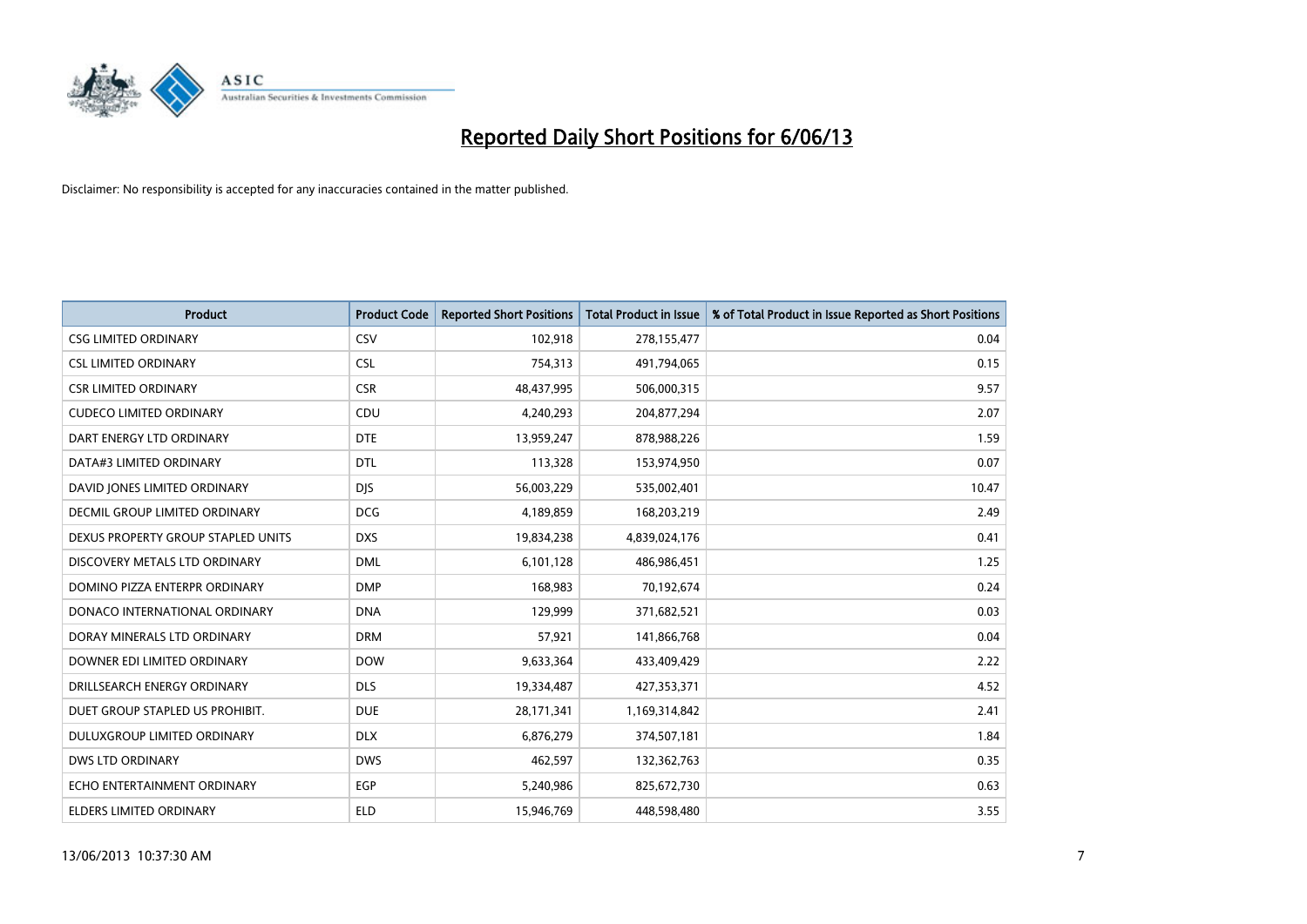

| Product                                | <b>Product Code</b> | <b>Reported Short Positions</b> | <b>Total Product in Issue</b> | % of Total Product in Issue Reported as Short Positions |
|----------------------------------------|---------------------|---------------------------------|-------------------------------|---------------------------------------------------------|
| ELEMENTAL MINERALS ORDINARY            | <b>ELM</b>          | 30,201                          | 288,587,228                   | 0.01                                                    |
| ELEMENTOS LIMITED ORDINARY             | ELT                 | 16                              | 154,349,209                   | 0.00                                                    |
| <b>EMECO HOLDINGS ORDINARY</b>         | <b>EHL</b>          | 23,790,353                      | 599,675,707                   | 3.97                                                    |
| <b>ENDEAVOUR MIN CORP CDI 1:1</b>      | <b>EVR</b>          | 101,235                         | 125,053,398                   | 0.08                                                    |
| <b>ENERGY RESOURCES ORDINARY 'A'</b>   | <b>ERA</b>          | 10,726,372                      | 517,725,062                   | 2.07                                                    |
| <b>ENERGY WORLD CORPOR, ORDINARY</b>   | EWC                 | 25,628,269                      | 1,734,166,672                 | 1.48                                                    |
| ENVESTRA LIMITED ORDINARY              | <b>ENV</b>          | 6,543,636                       | 1,796,808,474                 | 0.36                                                    |
| EQUATORIAL RES LTD ORDINARY            | EQX                 | 8                               | 119,835,353                   | 0.00                                                    |
| ERM POWER LIMITED ORDINARY             | EPW                 | 940                             | 178,270,435                   | 0.00                                                    |
| ETHANE PIPELINE STAPLED SECURITIES     | <b>EPX</b>          | 5,981                           | 69,302,275                    | 0.01                                                    |
| EVOLUTION MINING LTD ORDINARY          | <b>EVN</b>          | 18,641,324                      | 708,092,989                   | 2.63                                                    |
| FAIRFAX MEDIA LTD ORDINARY             | <b>FXI</b>          | 419,413,626                     | 2,351,955,725                 | 17.83                                                   |
| FANTASTIC HOLDINGS ORDINARY            | <b>FAN</b>          | 45,855                          | 102,739,538                   | 0.04                                                    |
| <b>FAR LTD ORDINARY</b>                | <b>FAR</b>          | 22,121,932                      | 2,499,846,742                 | 0.88                                                    |
| FEDERATION CNTRES ORD/UNIT STAPLED SEC | <b>FDC</b>          | 3,372,090                       | 1,427,641,565                 | 0.24                                                    |
| <b>FINBAR GROUP LIMITED ORDINARY</b>   | <b>FRI</b>          | 871                             | 218,006,169                   | 0.00                                                    |
| FKP PROPERTY GROUP STAPLED SECURITIES  | <b>FKP</b>          | 9,117,936                       | 321,578,705                   | 2.84                                                    |
| FLEETWOOD CORP ORDINARY                | <b>FWD</b>          | 2,156,179                       | 60,522,619                    | 3.56                                                    |
| FLETCHER BUILDING ORDINARY             | <b>FBU</b>          | 3,474,314                       | 686,096,427                   | 0.51                                                    |
| FLEXIGROUP LIMITED ORDINARY            | FXL                 | 131,895                         | 299,147,864                   | 0.04                                                    |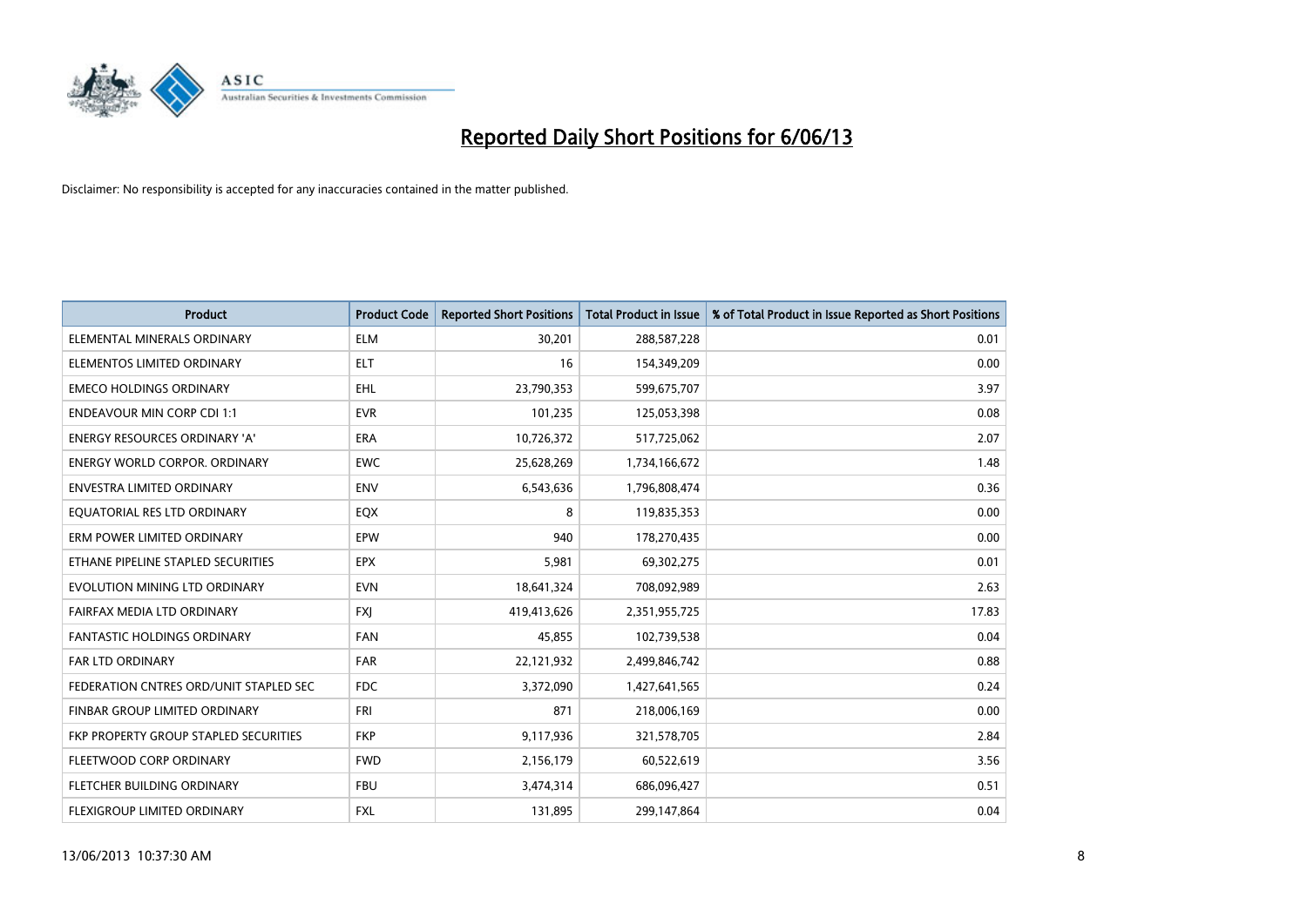

| <b>Product</b>                                   | <b>Product Code</b> | <b>Reported Short Positions</b> | <b>Total Product in Issue</b> | % of Total Product in Issue Reported as Short Positions |
|--------------------------------------------------|---------------------|---------------------------------|-------------------------------|---------------------------------------------------------|
| <b>FLIGHT CENTRE ORDINARY</b>                    | <b>FLT</b>          | 11,442,292                      | 100,422,760                   | 11.39                                                   |
| <b>FLINDERS MINES LTD ORDINARY</b>               | <b>FMS</b>          | 3,984,208                       | 1,821,300,404                 | 0.22                                                    |
| <b>FOCUS MINERALS LTD ORDINARY</b>               | <b>FML</b>          | 48,852,376                      | 9,137,375,877                 | 0.53                                                    |
| <b>FORGE GROUP LIMITED ORDINARY</b>              | FGE                 | 1,607,151                       | 86,169,014                    | 1.87                                                    |
| <b>FORTESCUE METALS GRP ORDINARY</b>             | <b>FMG</b>          | 166,307,253                     | 3,113,798,659                 | 5.34                                                    |
| <b>G.U.D. HOLDINGS ORDINARY</b>                  | GUD                 | 5,975,756                       | 71,341,319                    | 8.38                                                    |
| <b>G8 EDUCATION LIMITED ORDINARY</b>             | <b>GEM</b>          | 1,366,797                       | 272,151,612                   | 0.50                                                    |
| <b>GALAXY RESOURCES ORDINARY</b>                 | <b>GXY</b>          | 3,775,790                       | 584,355,501                   | 0.65                                                    |
| <b>GEODYNAMICS LIMITED ORDINARY</b>              | GDY                 | 850                             | 406,452,608                   | 0.00                                                    |
| <b>GINDALBIE METALS LTD ORDINARY</b>             | GBG                 | 47,105,724                      | 1,492,154,301                 | 3.16                                                    |
| <b>GOODMAN FIELDER. ORDINARY</b>                 | GFF                 | 44,142,951                      | 1,955,559,207                 | 2.26                                                    |
| <b>GOODMAN GROUP STAPLED</b>                     | <b>GMG</b>          | 3,632,227                       | 1,713,233,947                 | 0.21                                                    |
| <b>GPT GROUP STAPLED SEC.</b>                    | GPT                 | 4,675,667                       | 1,768,731,729                 | 0.26                                                    |
| <b>GRAINCORP LIMITED A CLASS ORDINARY</b>        | <b>GNC</b>          | 1,472,677                       | 228,855,628                   | 0.64                                                    |
| <b>GRANGE RESOURCES. ORDINARY</b>                | GRR                 | 5,649,521                       | 1,156,492,195                 | 0.49                                                    |
| <b>GREENLAND MIN EN LTD ORDINARY</b>             | GGG                 | 5,780,509                       | 571,975,263                   | 1.01                                                    |
| <b>GROWTHPOINT PROPERTY ORD/UNIT STAPLED SEC</b> | GOZ                 | 109,854                         | 402,830,366                   | 0.03                                                    |
| <b>GRYPHON MINERALS LTD ORDINARY</b>             | GRY                 | 17,779,251                      | 400,464,983                   | 4.44                                                    |
| <b>GUILDFORD COAL LTD ORDINARY</b>               | <b>GUF</b>          | 1,098,442                       | 635,046,899                   | 0.17                                                    |
| <b>GUNNS LIMITED ORDINARY</b>                    | <b>GNS</b>          | 51,772,667                      | 848,401,559                   | 6.10                                                    |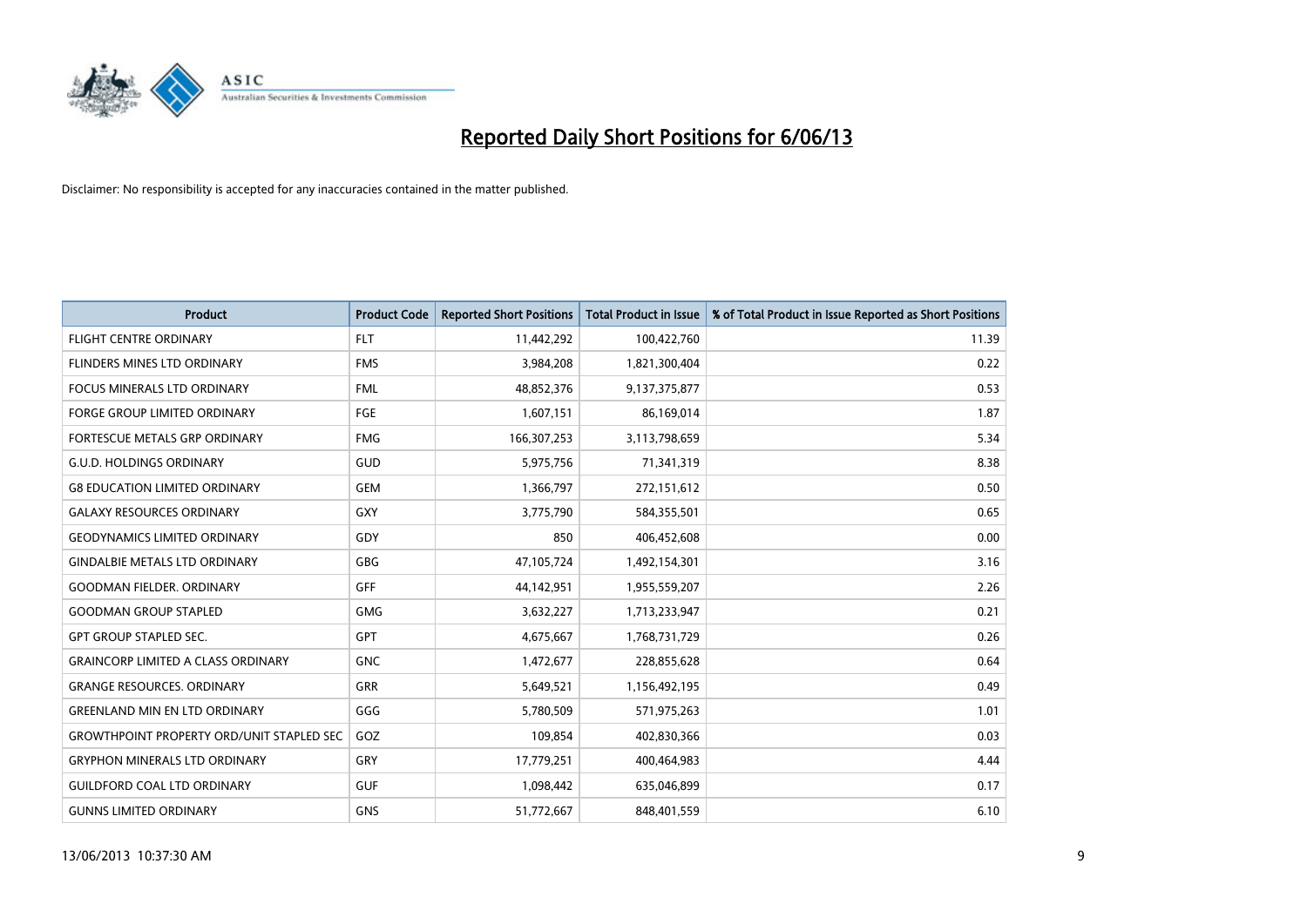

| <b>Product</b>                      | <b>Product Code</b> | <b>Reported Short Positions</b> | <b>Total Product in Issue</b> | % of Total Product in Issue Reported as Short Positions |
|-------------------------------------|---------------------|---------------------------------|-------------------------------|---------------------------------------------------------|
| <b>GWA GROUP LTD ORDINARY</b>       | <b>GWA</b>          | 10,331,427                      | 306,533,770                   | 3.37                                                    |
| HARVEY NORMAN ORDINARY              | <b>HVN</b>          | 81,587,316                      | 1,062,316,784                 | 7.68                                                    |
| HASTIE GROUP LIMITED ORDINARY       | <b>HST</b>          | 114,317                         | 137,353,504                   | 0.08                                                    |
| <b>HENDERSON GROUP CDI 1:1</b>      | <b>HGG</b>          | 1,074,317                       | 750,414,058                   | 0.14                                                    |
| HFA HOLDINGS LIMITED ORDINARY       | <b>HFA</b>          | 3,809                           | 117,332,831                   | 0.00                                                    |
| HILLGROVE RES LTD ORDINARY          | <b>HGO</b>          | 1,786,927                       | 1,022,760,221                 | 0.17                                                    |
| HILLS HOLDINGS LTD ORDINARY         | <b>HIL</b>          | 760,083                         | 246,500,444                   | 0.31                                                    |
| HORIZON OIL LIMITED ORDINARY        | <b>HZN</b>          | 62,017,909                      | 1,135,266,515                 | 5.46                                                    |
| <b>ICAR ASIA LTD ORDINARY</b>       | ICQ                 | 62,570                          | 91,231,886                    | 0.07                                                    |
| <b>IINET LIMITED ORDINARY</b>       | <b>IIN</b>          | 1,853,923                       | 161,238,847                   | 1.15                                                    |
| ILUKA RESOURCES ORDINARY            | ILU                 | 49,984,100                      | 418,700,517                   | 11.94                                                   |
| <b>IMDEX LIMITED ORDINARY</b>       | <b>IMD</b>          | 7,292,971                       | 210,473,188                   | 3.47                                                    |
| IMF (AUSTRALIA) LTD ORDINARY        | <b>IMF</b>          | 1,506,707                       | 123,201,716                   | 1.22                                                    |
| <b>INCITEC PIVOT ORDINARY</b>       | IPL                 | 23,065,145                      | 1,628,730,107                 | 1.42                                                    |
| <b>INDEPENDENCE GROUP ORDINARY</b>  | <b>IGO</b>          | 5,410,823                       | 232,882,535                   | 2.32                                                    |
| INDOPHIL RESOURCES ORDINARY         | <b>IRN</b>          | 3,849,323                       | 1,203,146,194                 | 0.32                                                    |
| INFIGEN ENERGY STAPLED SECURITIES   | <b>IFN</b>          | 3,235,701                       | 762,265,972                   | 0.42                                                    |
| <b>INSURANCE AUSTRALIA ORDINARY</b> | IAG                 | 2,349,628                       | 2,079,034,021                 | 0.11                                                    |
| INTEGRATED RESEARCH ORDINARY        | IRI                 | 68,705                          | 168, 367, 453                 | 0.04                                                    |
| <b>INTREPID MINES ORDINARY</b>      | IAU                 | 24,014,838                      | 555,875,414                   | 4.32                                                    |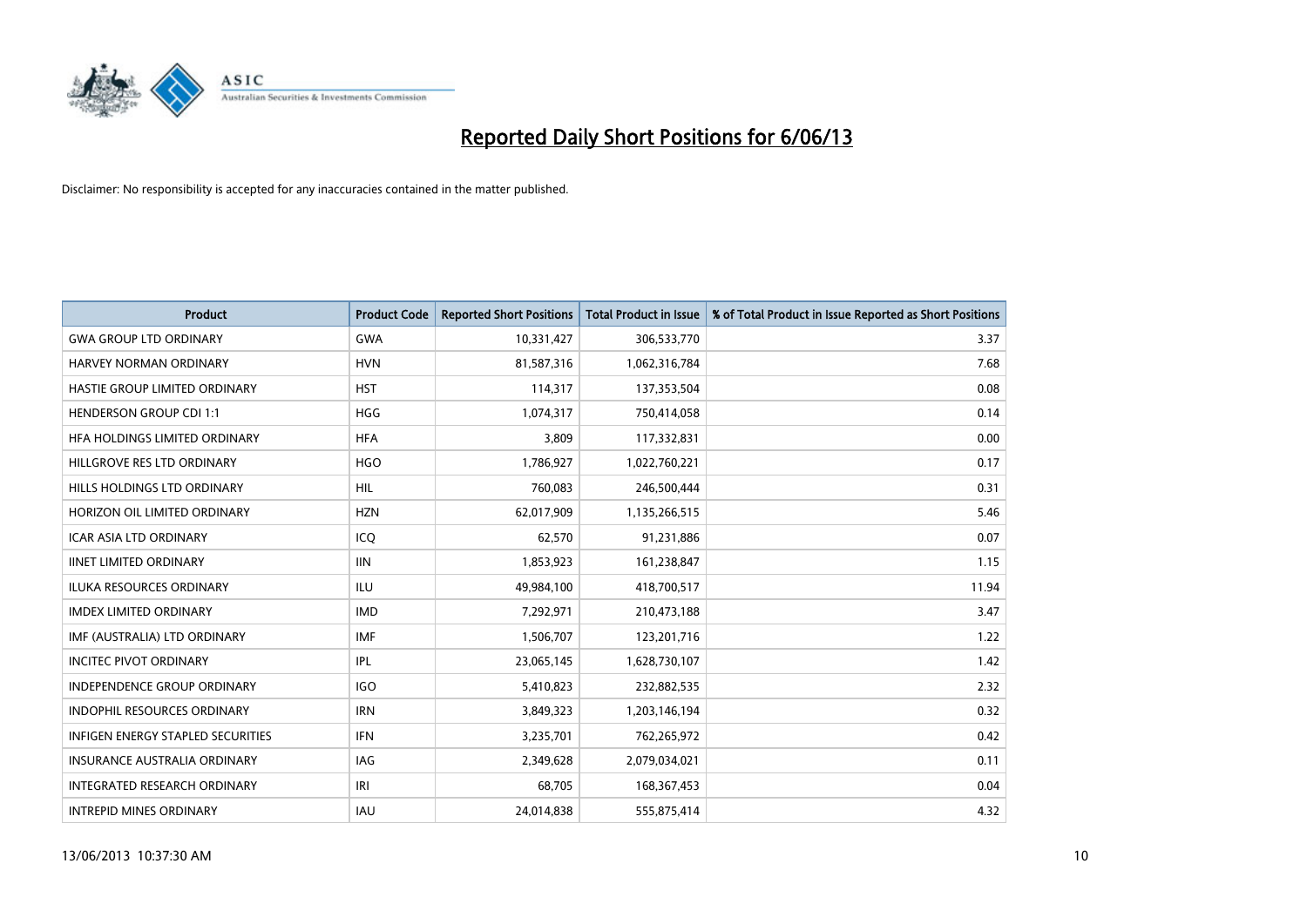

| <b>Product</b>                                | <b>Product Code</b> | <b>Reported Short Positions</b> | <b>Total Product in Issue</b> | % of Total Product in Issue Reported as Short Positions |
|-----------------------------------------------|---------------------|---------------------------------|-------------------------------|---------------------------------------------------------|
| <b>INVESTA OFFICE FUND STAPLED SECURITIES</b> | <b>IOF</b>          | 1,408,383                       | 614,047,458                   | 0.23                                                    |
| <b>INVOCARE LIMITED ORDINARY</b>              | IVC.                | 2,094,798                       | 110,030,298                   | 1.90                                                    |
| ION LIMITED ORDINARY                          | <b>ION</b>          | 164,453                         | 256,365,105                   | 0.06                                                    |
| <b>IOOF HOLDINGS LTD ORDINARY</b>             | IFL                 | 2,601,078                       | 232,118,034                   | 1.12                                                    |
| <b>IRESS LIMITED ORDINARY</b>                 | <b>IRE</b>          | 2,216,469                       | 128,620,231                   | 1.72                                                    |
| <b>IRON ORE HOLDINGS ORDINARY</b>             | <b>IOH</b>          | 26,197                          | 161,174,005                   | 0.02                                                    |
| <b>IVANHOE AUSTRALIA ORDINARY</b>             | <b>IVA</b>          | 1,320,675                       | 725,494,382                   | 0.18                                                    |
| JAMES HARDIE INDUST CHESS DEPOSITARY INT      | <b>IHX</b>          | 3,774,607                       | 441,654,684                   | 0.85                                                    |
| <b>JB HI-FI LIMITED ORDINARY</b>              | <b>JBH</b>          | 16,517,422                      | 98,947,309                    | 16.69                                                   |
| <b>JUMBO INTERACTIVE ORDINARY</b>             | JIN.                | 26,618                          | 43,552,560                    | 0.06                                                    |
| <b>JUPITER MINES ORDINARY</b>                 | <b>IMS</b>          | 65,933                          | 2,281,835,383                 | 0.00                                                    |
| <b>KAGARA LTD ORDINARY</b>                    | KZL                 | 3,356,646                       | 798,953,117                   | 0.42                                                    |
| KAROON GAS AUSTRALIA ORDINARY                 | <b>KAR</b>          | 3,165,831                       | 221,420,769                   | 1.43                                                    |
| KATHMANDU HOLD LTD ORDINARY                   | <b>KMD</b>          | 65,272                          | 200,215,894                   | 0.03                                                    |
| <b>KBL MINING LIMITED ORDINARY</b>            | <b>KBL</b>          | 1,820                           | 293,535,629                   | 0.00                                                    |
| KINGSGATE CONSOLID. ORDINARY                  | <b>KCN</b>          | 5,987,011                       | 152,191,905                   | 3.93                                                    |
| KINGSROSE MINING LTD ORDINARY                 | <b>KRM</b>          | 21,697                          | 291,959,871                   | 0.01                                                    |
| LEIGHTON HOLDINGS ORDINARY                    | LEI                 | 15,750,496                      | 337,230,813                   | 4.67                                                    |
| LEND LEASE GROUP UNIT/ORD STAPLED             | LLC                 | 3,085,840                       | 575,508,314                   | 0.54                                                    |
| LINC ENERGY LTD ORDINARY                      | <b>LNC</b>          | 12,234,542                      | 518,687,562                   | 2.36                                                    |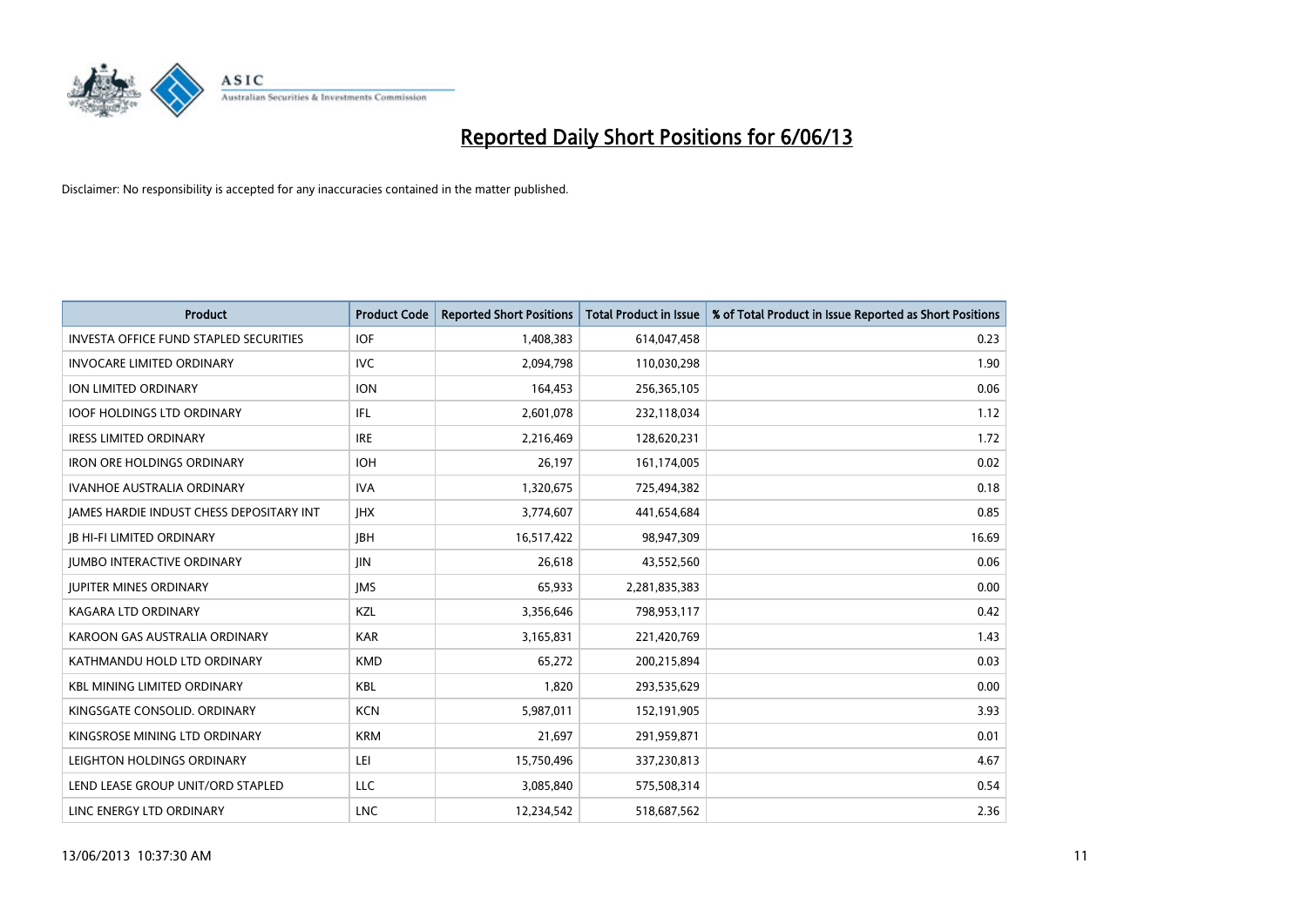

| <b>Product</b>                        | <b>Product Code</b> | <b>Reported Short Positions</b> | <b>Total Product in Issue</b> | % of Total Product in Issue Reported as Short Positions |
|---------------------------------------|---------------------|---------------------------------|-------------------------------|---------------------------------------------------------|
| LION SELECTION GRP ORDINARY           | <b>LSX</b>          | 36                              | 88,033,228                    | 0.00                                                    |
| LYNAS CORPORATION ORDINARY            | <b>LYC</b>          | 200,330,049                     | 1,960,801,292                 | 10.22                                                   |
| M2 TELECOMMUNICATION ORDINARY         | <b>MTU</b>          | 5,502,271                       | 178,320,592                   | 3.09                                                    |
| MACA LIMITED ORDINARY                 | <b>MLD</b>          | 233,923                         | 172,500,000                   | 0.14                                                    |
| <b>MACMAHON HOLDINGS ORDINARY</b>     | <b>MAH</b>          | 10,790,085                      | 1,261,699,966                 | 0.86                                                    |
| MACO ATLAS ROADS GRP ORDINARY STAPLED | <b>MQA</b>          | 20,692,465                      | 478,531,436                   | 4.32                                                    |
| MACQUARIE GROUP LTD ORDINARY          | MQG                 | 2,070,140                       | 339,750,324                   | 0.61                                                    |
| MAGELLAN FIN GRP LTD ORDINARY         | <b>MFG</b>          | 975,231                         | 152,782,876                   | 0.64                                                    |
| <b>MATRIX C &amp; E LTD ORDINARY</b>  | <b>MCE</b>          | 3,209,639                       | 94,555,428                    | 3.39                                                    |
| MAVERICK DRILLING ORDINARY            | <b>MAD</b>          | 13,010,866                      | 452,726,751                   | 2.87                                                    |
| <b>MAXITRANS INDUSTRIES ORDINARY</b>  | <b>MXI</b>          | 78,400                          | 183,993,392                   | 0.04                                                    |
| MCMILLAN SHAKESPEARE ORDINARY         | <b>MMS</b>          | 1,002,050                       | 74,523,965                    | 1.34                                                    |
| MCPHERSON'S LTD ORDINARY              | <b>MCP</b>          | 76,405                          | 89,294,198                    | 0.09                                                    |
| MEDUSA MINING LTD ORDINARY            | <b>MML</b>          | 2,358,362                       | 188,903,911                   | 1.25                                                    |
| MEO AUSTRALIA LTD ORDINARY            | <b>MEO</b>          | 71,974                          | 627,264,587                   | 0.01                                                    |
| <b>MERMAID MARINE ORDINARY</b>        | <b>MRM</b>          | 901,908                         | 228,166,230                   | 0.40                                                    |
| <b>MESOBLAST LIMITED ORDINARY</b>     | <b>MSB</b>          | 17,784,405                      | 315,423,901                   | 5.64                                                    |
| METALS X LIMITED ORDINARY             | <b>MLX</b>          | 77,960                          | 1,651,766,110                 | 0.00                                                    |
| METCASH LIMITED ORDINARY              | <b>MTS</b>          | 75,074,633                      | 880,704,786                   | 8.52                                                    |
| MICLYN EXP OFFSHR ORDINARY            | <b>MIO</b>          | 572,119                         | 281,538,972                   | 0.20                                                    |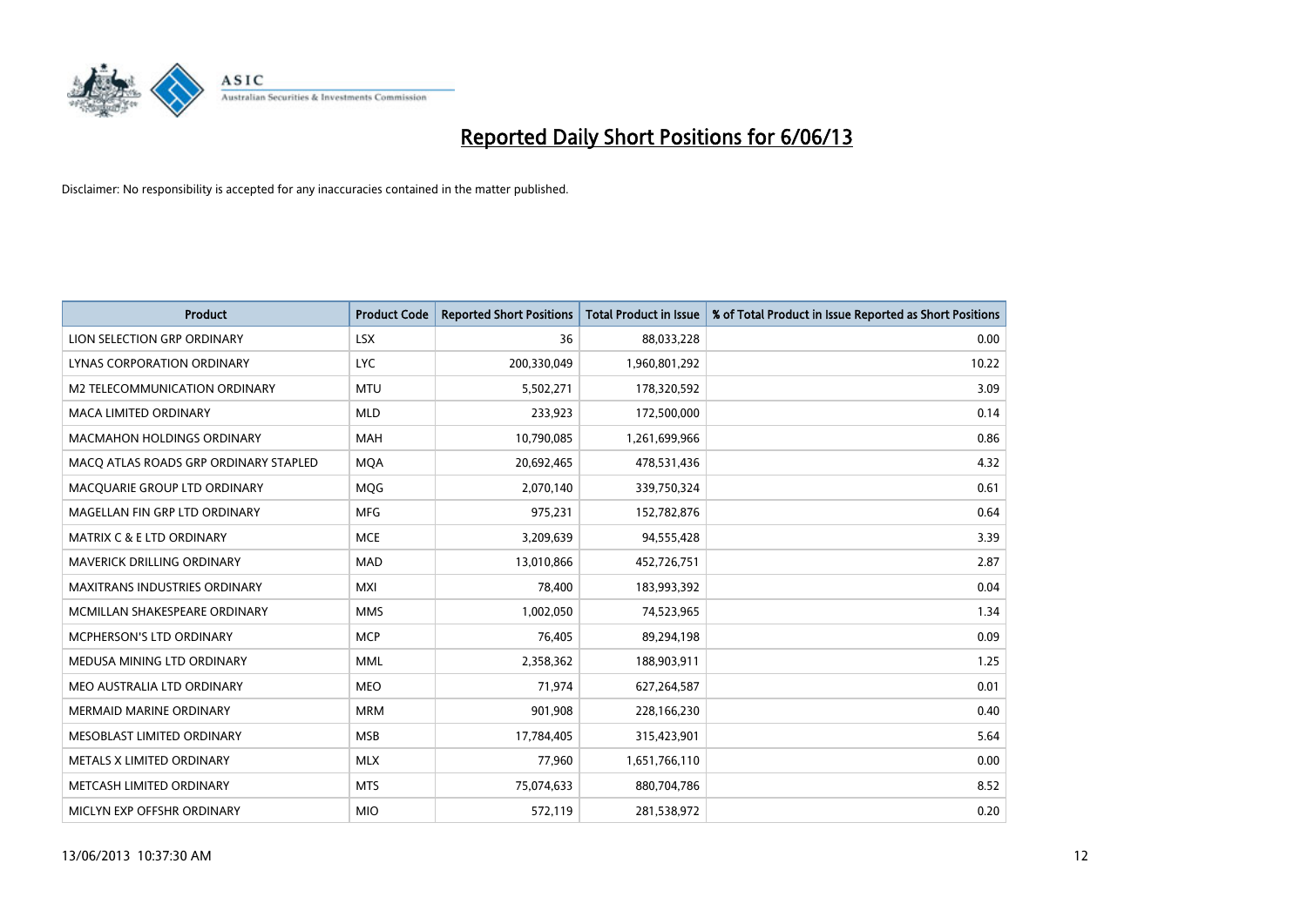

| <b>Product</b>                    | <b>Product Code</b> | <b>Reported Short Positions</b> | <b>Total Product in Issue</b> | % of Total Product in Issue Reported as Short Positions |
|-----------------------------------|---------------------|---------------------------------|-------------------------------|---------------------------------------------------------|
| MIGHTY RIVER POWER ORDINARY       | <b>MYT</b>          | 221,246                         | 1,400,000,094                 | 0.02                                                    |
| MILTON CORPORATION ORDINARY       | <b>MLT</b>          | 12,800                          | 122,147,119                   | 0.01                                                    |
| MINCOR RESOURCES NL ORDINARY      | <b>MCR</b>          | 2,454,438                       | 188,208,274                   | 1.30                                                    |
| MINERAL DEPOSITS ORDINARY         | <b>MDL</b>          | 3,140,209                       | 83,538,786                    | 3.76                                                    |
| MINERAL RESOURCES, ORDINARY       | <b>MIN</b>          | 6,625,467                       | 185,987,992                   | 3.56                                                    |
| MIRABELA NICKEL LTD ORDINARY      | <b>MBN</b>          | 27,680,844                      | 876,801,147                   | 3.16                                                    |
| MIRVAC GROUP STAPLED SECURITIES   | <b>MGR</b>          | 6,129,464                       | 3,662,714,758                 | 0.17                                                    |
| MOLOPO ENERGY LTD ORDINARY        | <b>MPO</b>          | 1,481,813                       | 246,371,894                   | 0.60                                                    |
| MONADELPHOUS GROUP ORDINARY       | <b>MND</b>          | 9,938,410                       | 90,940,258                    | 10.93                                                   |
| MORTGAGE CHOICE LTD ORDINARY      | <b>MOC</b>          | 1,529,982                       | 123,431,282                   | 1.24                                                    |
| <b>MOUNT GIBSON IRON ORDINARY</b> | <b>MGX</b>          | 21,132,245                      | 1,090,584,232                 | 1.94                                                    |
| MULTIPLEX SITES SITES             | <b>MXUPA</b>        | 960                             | 4,500,000                     | 0.02                                                    |
| MURCHISON METALS LTD ORDINARY     | <b>MMX</b>          | 3,522,987                       | 450,497,346                   | 0.78                                                    |
| <b>MYER HOLDINGS LTD ORDINARY</b> | <b>MYR</b>          | 89,293,422                      | 583,594,551                   | 15.30                                                   |
| <b>MYSTATE LIMITED ORDINARY</b>   | <b>MYS</b>          | 12,194                          | 87,153,047                    | 0.01                                                    |
| NATIONAL AUST. BANK ORDINARY      | <b>NAB</b>          | 6,640,853                       | 2,343,053,055                 | 0.28                                                    |
| NAVITAS LIMITED ORDINARY          | <b>NVT</b>          | 14,116,719                      | 375,367,918                   | 3.76                                                    |
| NEON ENERGY LIMITED ORDINARY      | <b>NEN</b>          | 1,491,215                       | 549,937,848                   | 0.27                                                    |
| NEW HOPE CORPORATION ORDINARY     | <b>NHC</b>          | 2,420,540                       | 830,563,352                   | 0.29                                                    |
| NEW STANDARD ENERGY ORDINARY      | <b>NSE</b>          | 432,886                         | 305,331,847                   | 0.14                                                    |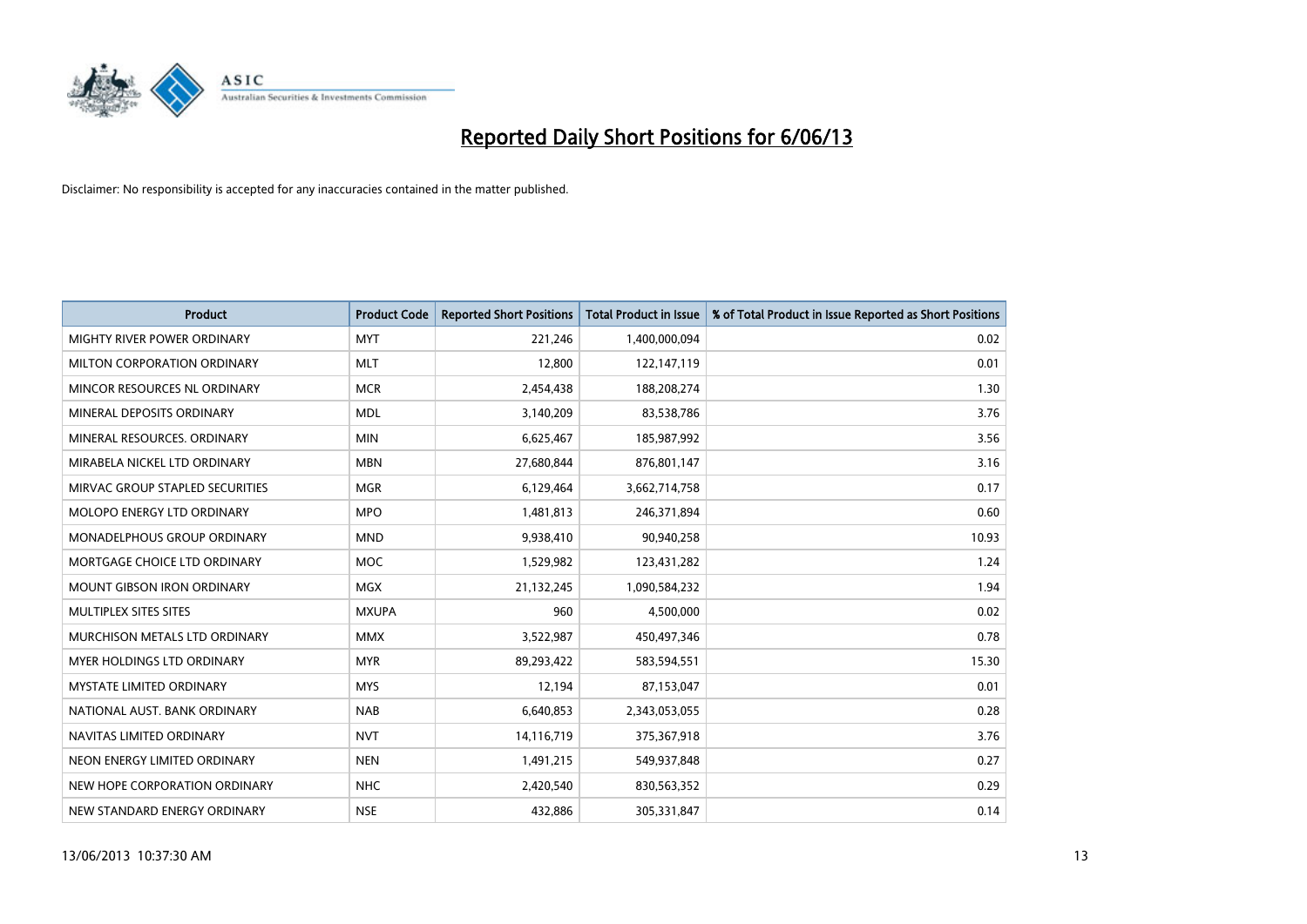

| <b>Product</b>                        | <b>Product Code</b> | <b>Reported Short Positions</b> | <b>Total Product in Issue</b> | % of Total Product in Issue Reported as Short Positions |
|---------------------------------------|---------------------|---------------------------------|-------------------------------|---------------------------------------------------------|
| NEWCREST MINING ORDINARY              | <b>NCM</b>          | 5,047,167                       | 766,510,971                   | 0.66                                                    |
| NEWS CORP A NON-VOTING CDI            | <b>NWSLV</b>        | 2,204,866                       | 1,516,610,743                 | 0.15                                                    |
| NEWS CORP B VOTING CDI                | <b>NWS</b>          | 546,989                         | 798,520,953                   | 0.07                                                    |
| NEXTDC LIMITED ORDINARY               | <b>NXT</b>          | 6,212,633                       | 173,102,288                   | 3.59                                                    |
| NEXUS ENERGY LIMITED ORDINARY         | <b>NXS</b>          | 11,624,380                      | 1,329,821,159                 | 0.87                                                    |
| NIB HOLDINGS LIMITED ORDINARY         | <b>NHF</b>          | 232,905                         | 439,004,182                   | 0.05                                                    |
| NIDO PETROLEUM ORDINARY               | <b>NDO</b>          | 42,400                          | 2,044,984,301                 | 0.00                                                    |
| NOBLE MINERAL RES ORDINARY            | <b>NMG</b>          | 2,385,726                       | 666,397,952                   | 0.36                                                    |
| NORFOLK GROUP ORDINARY                | <b>NFK</b>          | 400,050                         | 158,890,730                   | 0.25                                                    |
| NORTHERN IRON LTD ORDINARY            | <b>NFE</b>          | 1,617,301                       | 484,405,314                   | 0.33                                                    |
| NORTHERN STAR ORDINARY                | <b>NST</b>          | 6,005,253                       | 424,279,762                   | 1.42                                                    |
| NRW HOLDINGS LIMITED ORDINARY         | <b>NWH</b>          | 26,261,515                      | 278,888,011                   | 9.42                                                    |
| NUCOAL RESOURCES LTD ORDINARY         | <b>NCR</b>          | 150,000                         | 768,612,354                   | 0.02                                                    |
| NUFARM LIMITED ORDINARY               | <b>NUF</b>          | 14,492,219                      | 262,954,040                   | 5.51                                                    |
| OCEANAGOLD CORP. CHESS DEPOSITARY INT | <b>OGC</b>          | 898,665                         | 293,524,586                   | 0.31                                                    |
| OIL SEARCH LTD ORDINARY               | OSH                 | 16,186,997                      | 1,340,018,530                 | 1.21                                                    |
| OM HOLDINGS LIMITED ORDINARY          | OMH                 | 3,326,243                       | 673,423,337                   | 0.49                                                    |
| ORICA LIMITED ORDINARY                | ORI                 | 6,980,707                       | 366,868,401                   | 1.90                                                    |
| ORIGIN ENERGY ORDINARY                | <b>ORG</b>          | 14,208,103                      | 1,097,958,048                 | 1.29                                                    |
| OROCOBRE LIMITED ORDINARY             | <b>ORE</b>          | 608,837                         | 117,745,140                   | 0.52                                                    |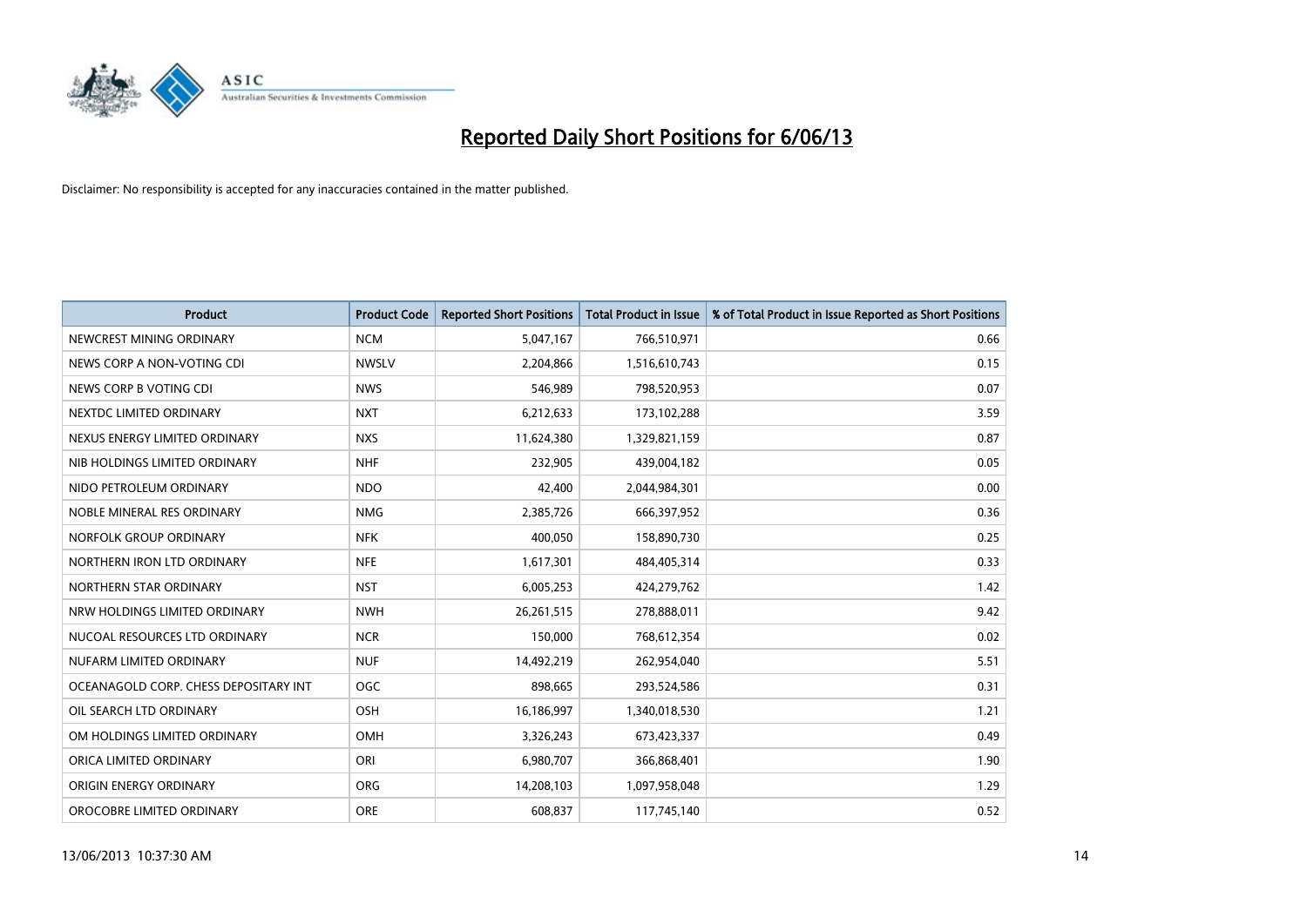

| <b>Product</b>               | <b>Product Code</b> | <b>Reported Short Positions</b> | <b>Total Product in Issue</b> | % of Total Product in Issue Reported as Short Positions |
|------------------------------|---------------------|---------------------------------|-------------------------------|---------------------------------------------------------|
| OROTONGROUP LIMITED ORDINARY | ORL                 | 255,654                         | 40,880,902                    | 0.63                                                    |
| ORPHEUS ENERGY LTD ORDINARY  | <b>OEG</b>          | 67,200                          | 130,475,919                   | 0.05                                                    |
| OZ MINERALS ORDINARY         | OZL                 | 7,371,501                       | 303,470,022                   | 2.43                                                    |
| PACIFIC BRANDS ORDINARY      | <b>PBG</b>          | 15,688,957                      | 912,915,695                   | 1.72                                                    |
| PALADIN ENERGY LTD ORDINARY  | <b>PDN</b>          | 107,560,055                     | 837,187,808                   | 12.85                                                   |
| PANAUST LIMITED ORDINARY     | <b>PNA</b>          | 8,999,515                       | 619,084,930                   | 1.45                                                    |
| PANORAMIC RESOURCES ORDINARY | PAN                 | 955,842                         | 256,899,729                   | 0.37                                                    |
| PAPERLINX LIMITED ORDINARY   | <b>PPX</b>          | 47,806                          | 609,280,761                   | 0.01                                                    |
| PAPILLON RES LTD ORDINARY    | PIR                 | 2,034,351                       | 336,978,210                   | 0.60                                                    |
| PATTIES FOODS LTD ORDINARY   | <b>PFL</b>          | 5,427                           | 139,065,639                   | 0.00                                                    |
| PEET LIMITED ORDINARY        | <b>PPC</b>          | 3,663,298                       | 429,008,507                   | 0.85                                                    |
| PERILYA LIMITED ORDINARY     | PEM                 | 503,801                         | 769,316,426                   | 0.07                                                    |
| PERPETUAL LIMITED ORDINARY   | <b>PPT</b>          | 2,175,510                       | 41,980,678                    | 5.18                                                    |
| PERSEUS MINING LTD ORDINARY  | PRU                 | 11,371,577                      | 457,962,088                   | 2.48                                                    |
| PHARMAXIS LTD ORDINARY       | <b>PXS</b>          | 7,964,037                       | 308,543,389                   | 2.58                                                    |
| PLATINUM ASSET ORDINARY      | <b>PTM</b>          | 960,285                         | 577,895,695                   | 0.17                                                    |
| PLATINUM AUSTRALIA ORDINARY  | PLA                 | 836,126                         | 504,968,043                   | 0.17                                                    |
| PMI GOLD CORP CDI 1:1        | <b>PVM</b>          | 232,274                         | 154,140,766                   | 0.15                                                    |
| <b>PMP LIMITED ORDINARY</b>  | <b>PMP</b>          | 28,840                          | 323,781,124                   | 0.01                                                    |
| PRANA BIOTECHNOLOGY ORDINARY | PBT                 | 123,430                         | 381,610,426                   | 0.03                                                    |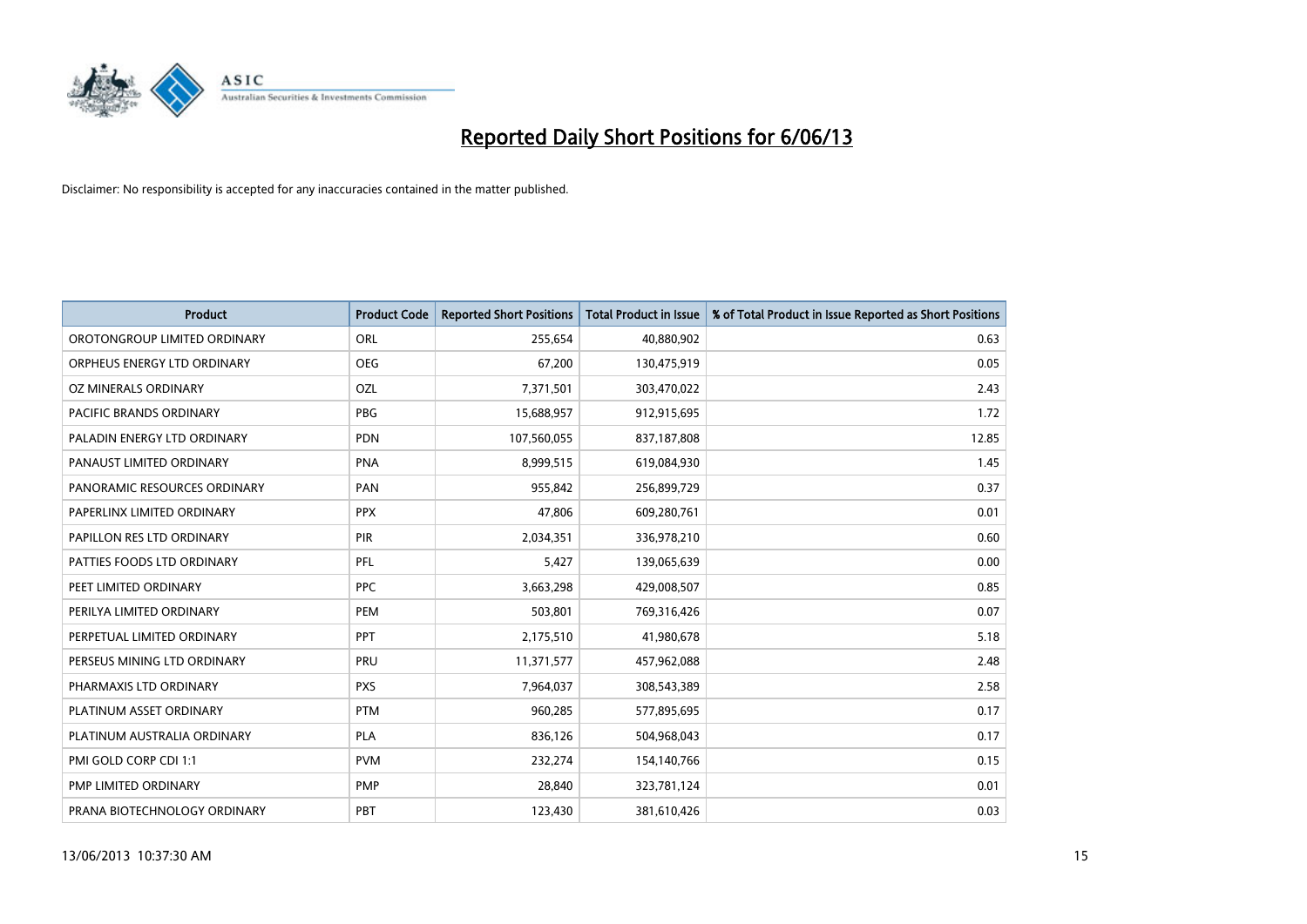

| <b>Product</b>                    | <b>Product Code</b> | <b>Reported Short Positions</b> | <b>Total Product in Issue</b> | % of Total Product in Issue Reported as Short Positions |
|-----------------------------------|---------------------|---------------------------------|-------------------------------|---------------------------------------------------------|
| PREMIER INVESTMENTS ORDINARY      | <b>PMV</b>          | 890,940                         | 155,260,478                   | 0.57                                                    |
| PRIMA BIOMED LTD ORDINARY         | <b>PRR</b>          | 343,262                         | 1,143,146,838                 | 0.03                                                    |
| PRIMARY HEALTH CARE ORDINARY      | <b>PRY</b>          | 18,484,746                      | 503,921,941                   | 3.67                                                    |
| PRIME MEDIA GRP LTD ORDINARY      | <b>PRT</b>          | 10,393                          | 366,330,303                   | 0.00                                                    |
| PROGRAMMED ORDINARY               | <b>PRG</b>          | 258,434                         | 118,179,696                   | 0.22                                                    |
| PURA VIDA ENERGY NL ORDINARY      | <b>PVD</b>          | 43,000                          | 76,303,514                    | 0.06                                                    |
| <b>QANTAS AIRWAYS ORDINARY</b>    | QAN                 | 25,162,171                      | 2,241,745,788                 | 1.12                                                    |
| OBE INSURANCE GROUP ORDINARY      | <b>OBE</b>          | 43,031,002                      | 1,200,007,416                 | 3.59                                                    |
| ORXPHARMA LTD ORDINARY            | QRX                 | 787,440                         | 144,648,106                   | 0.54                                                    |
| <b>QUBE HOLDINGS LTD ORDINARY</b> | <b>QUB</b>          | 11,990,162                      | 928,965,547                   | 1.29                                                    |
| RAMELIUS RESOURCES ORDINARY       | <b>RMS</b>          | 8,733,542                       | 337,686,949                   | 2.59                                                    |
| RAMSAY HEALTH CARE ORDINARY       | <b>RHC</b>          | 1,688,796                       | 202,081,252                   | 0.84                                                    |
| RANGE RESOURCES LTD ORDINARY      | <b>RRS</b>          | 44,458                          | 2,853,862,345                 | 0.00                                                    |
| <b>RCR TOMLINSON ORDINARY</b>     | <b>RCR</b>          | 2,299,266                       | 132,431,265                   | 1.74                                                    |
| <b>REA GROUP ORDINARY</b>         | <b>REA</b>          | 150,663                         | 131,714,699                   | 0.11                                                    |
| <b>RECKON LIMITED ORDINARY</b>    | <b>RKN</b>          | 451,000                         | 129,488,015                   | 0.35                                                    |
| <b>RED 5 LIMITED ORDINARY</b>     | <b>RED</b>          | 846,824                         | 135,488,008                   | 0.63                                                    |
| <b>RED FORK ENERGY ORDINARY</b>   | <b>RFE</b>          | 4,713,534                       | 388,551,719                   | 1.21                                                    |
| REDBANK ENERGY LTD ORDINARY       | <b>AEI</b>          | 13                              | 786,287                       | 0.00                                                    |
| REDFLEX HOLDINGS ORDINARY         | <b>RDF</b>          | 13,855                          | 110,762,310                   | 0.01                                                    |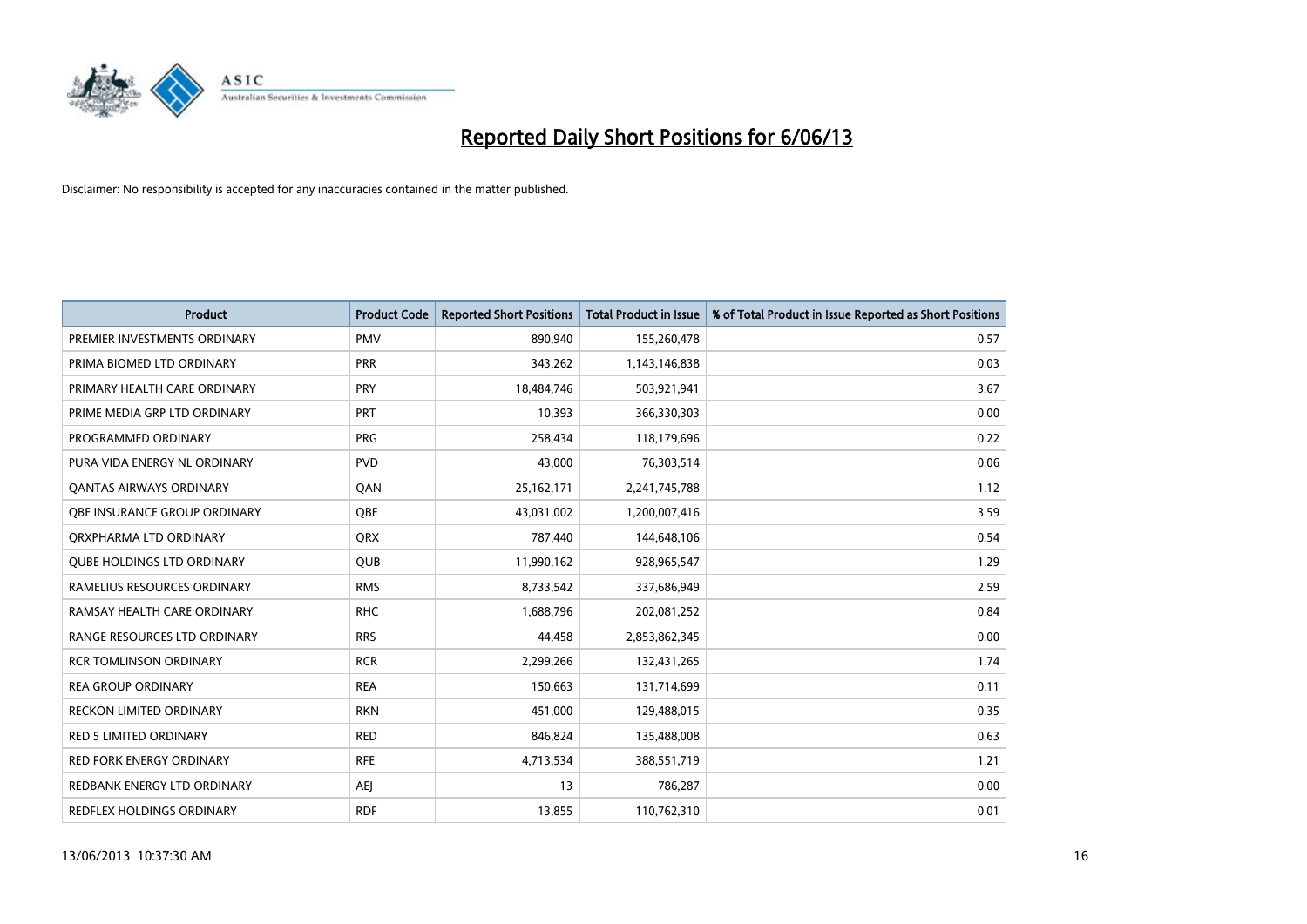

| Product                          | <b>Product Code</b> | <b>Reported Short Positions</b> | <b>Total Product in Issue</b> | % of Total Product in Issue Reported as Short Positions |
|----------------------------------|---------------------|---------------------------------|-------------------------------|---------------------------------------------------------|
| REECE AUSTRALIA LTD. ORDINARY    | <b>REH</b>          | 476                             | 99,600,000                    | 0.00                                                    |
| REED RESOURCES LTD ORDINARY      | <b>RDR</b>          | 81,218                          | 519,976,564                   | 0.02                                                    |
| REGIS RESOURCES ORDINARY         | <b>RRL</b>          | 15,357,871                      | 475,624,137                   | 3.23                                                    |
| RESMED INC CDI 10:1              | <b>RMD</b>          | 12,933,403                      | 1,556,242,300                 | 0.83                                                    |
| <b>RESOLUTE MINING ORDINARY</b>  | <b>RSG</b>          | 2,280,752                       | 643,094,224                   | 0.35                                                    |
| RESOURCE GENERATION ORDINARY     | <b>RES</b>          | 73                              | 284,698,002                   | 0.00                                                    |
| RETAIL FOOD GROUP ORDINARY       | <b>RFG</b>          | 1,539,152                       | 130,277,856                   | 1.18                                                    |
| REX MINERALS LIMITED ORDINARY    | <b>RXM</b>          | 1,570,393                       | 188,907,284                   | 0.83                                                    |
| <b>RHG LIMITED ORDINARY</b>      | <b>RHG</b>          | 11,674                          | 308,483,177                   | 0.00                                                    |
| RIALTO ENERGY ORDINARY           | <b>RIA</b>          | 41                              | 682,929,991                   | 0.00                                                    |
| RIDLEY CORPORATION ORDINARY      | <b>RIC</b>          | 1,003,527                       | 307,817,071                   | 0.33                                                    |
| RIO TINTO LIMITED ORDINARY       | <b>RIO</b>          | 5,585,401                       | 435,758,720                   | 1.28                                                    |
| ROC OIL COMPANY ORDINARY         | <b>ROC</b>          | 1,738,243                       | 683,235,552                   | 0.25                                                    |
| <b>RURALCO HOLDINGS ORDINARY</b> | <b>RHL</b>          | 12,000                          | 55,019,284                    | 0.02                                                    |
| SAI GLOBAL LIMITED ORDINARY      | SAI                 | 14,997,498                      | 209,440,120                   | 7.16                                                    |
| SALMAT LIMITED ORDINARY          | <b>SLM</b>          | 93,566                          | 159,812,799                   | 0.06                                                    |
| SAMSON OIL & GAS LTD ORDINARY    | SSN                 | 669,400                         | 2,114,831,858                 | 0.03                                                    |
| SANDFIRE RESOURCES ORDINARY      | <b>SFR</b>          | 5,012,814                       | 155,640,968                   | 3.22                                                    |
| SANTANA MINERALS LTD ORDINARY    | SMI                 | 509,115                         | 97,725,799                    | 0.52                                                    |
| SANTOS LTD ORDINARY              | <b>STO</b>          | 3,248,448                       | 964,315,451                   | 0.34                                                    |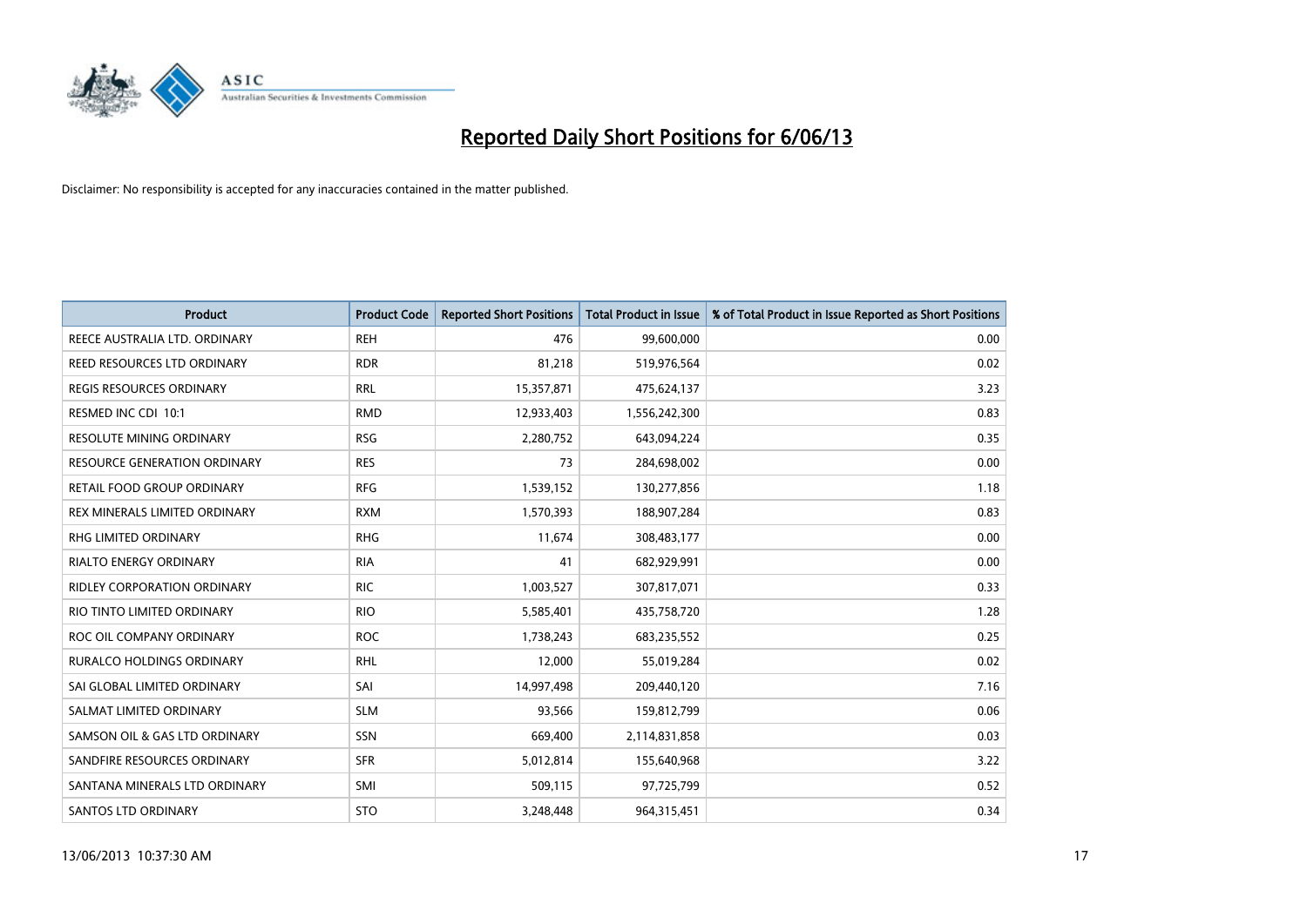

| <b>Product</b>                           | <b>Product Code</b> | <b>Reported Short Positions</b> | <b>Total Product in Issue</b> | % of Total Product in Issue Reported as Short Positions |
|------------------------------------------|---------------------|---------------------------------|-------------------------------|---------------------------------------------------------|
| SARACEN MINERAL ORDINARY                 | <b>SAR</b>          | 15,287,478                      | 595,263,186                   | 2.57                                                    |
| SCA PROPERTY GROUP STAPLED SECURITIES    | <b>SCP</b>          | 31,767,513                      | 585,455,114                   | 5.43                                                    |
| SEDGMAN LIMITED ORDINARY                 | <b>SDM</b>          | 715,681                         | 220,368,310                   | 0.32                                                    |
| SEEK LIMITED ORDINARY                    | <b>SEK</b>          | 21,489,409                      | 337,833,019                   | 6.36                                                    |
| SELECT HARVESTS ORDINARY                 | <b>SHV</b>          | 124,179                         | 57,462,851                    | 0.22                                                    |
| SENEX ENERGY LIMITED ORDINARY            | <b>SXY</b>          | 15,510,783                      | 1,140,804,837                 | 1.36                                                    |
| SERVCORP LIMITED ORDINARY                | SRV                 | 791                             | 98,432,275                    | 0.00                                                    |
| SERVICE STREAM ORDINARY                  | SSM                 | 502,428                         | 283,418,867                   | 0.18                                                    |
| SEVEN GROUP HOLDINGS ORDINARY            | <b>SVW</b>          | 3,183,464                       | 308,160,281                   | 1.03                                                    |
| SEVEN WEST MEDIA LTD ORDINARY            | <b>SWM</b>          | 8,566,416                       | 999,160,872                   | 0.86                                                    |
| SHINE CORPORATE ORDINARY                 | SHI                 | 40,000                          | 155,000,000                   | 0.03                                                    |
| SIGMA PHARMACEUTICAL ORDINARY            | <b>SIP</b>          | 8,497,437                       | 1,142,079,824                 | 0.74                                                    |
| SILEX SYSTEMS ORDINARY                   | <b>SLX</b>          | 1,847,602                       | 170,249,150                   | 1.09                                                    |
| SILVER CHEF LIMITED ORDINARY             | SIV                 | 6,673                           | 28,762,745                    | 0.02                                                    |
| SILVER LAKE RESOURCE ORDINARY            | <b>SLR</b>          | 4,831,228                       | 379,048,750                   | 1.27                                                    |
| SIMS METAL MGMT LTD ORDINARY             | SGM                 | 7,404,771                       | 204,309,387                   | 3.62                                                    |
| SINGAPORE TELECOMM. CHESS DEPOSITARY INT | SGT                 | 1,934,830                       | 190,299,121                   | 1.02                                                    |
| SIRIUS RESOURCES NL ORDINARY             | <b>SIR</b>          | 2,033,043                       | 224,870,167                   | 0.90                                                    |
| SIRTEX MEDICAL ORDINARY                  | <b>SRX</b>          | 753,100                         | 55,768,136                    | 1.35                                                    |
| SKILLED GROUP LTD ORDINARY               | <b>SKE</b>          | 5,043,214                       | 233,533,526                   | 2.16                                                    |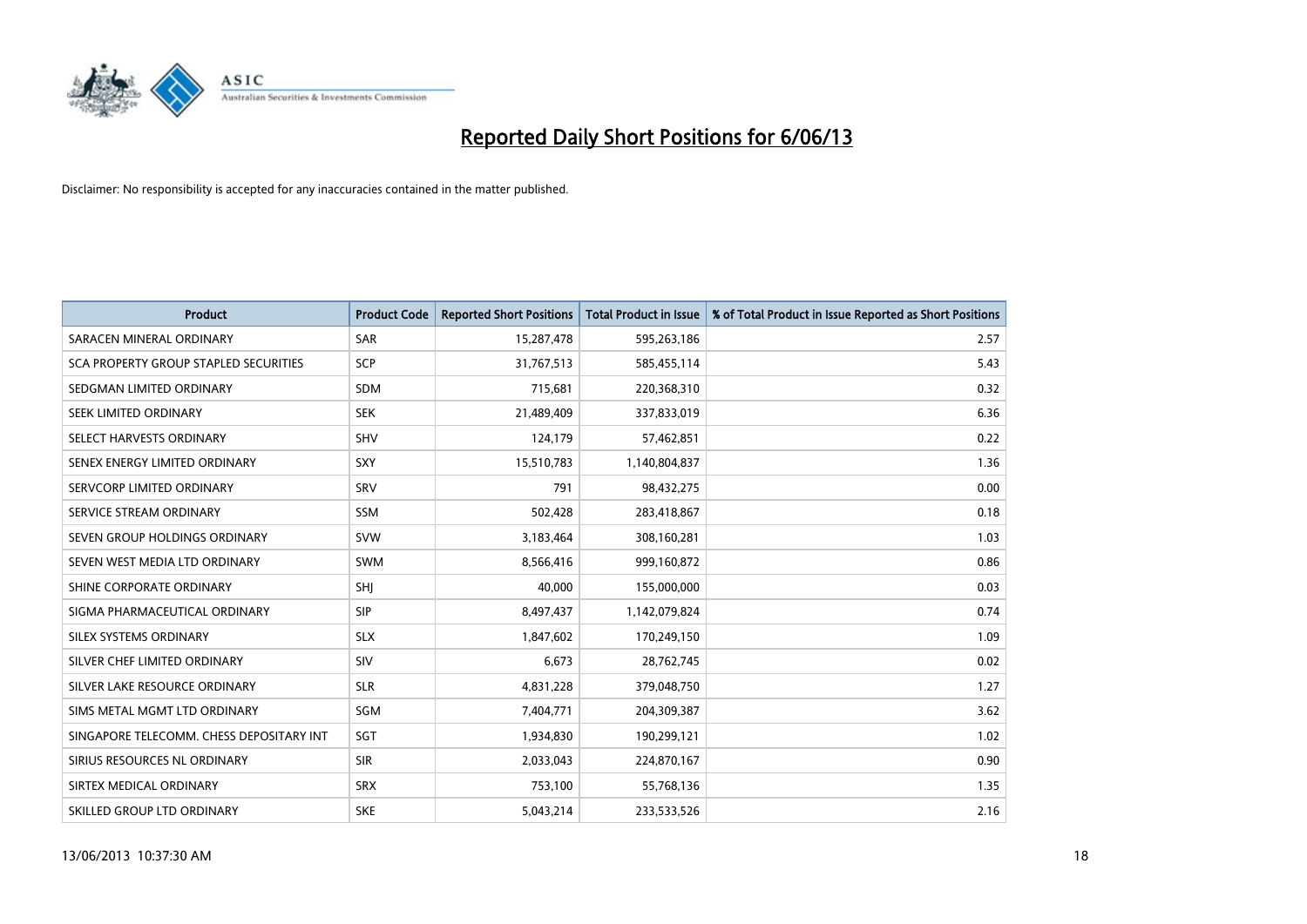

| <b>Product</b>                           | <b>Product Code</b> | <b>Reported Short Positions</b> | <b>Total Product in Issue</b> | % of Total Product in Issue Reported as Short Positions |
|------------------------------------------|---------------------|---------------------------------|-------------------------------|---------------------------------------------------------|
| <b>SLATER &amp; GORDON ORDINARY</b>      | SGH                 | 919                             | 194,073,908                   | 0.00                                                    |
| SMS MANAGEMENT. ORDINARY                 | <b>SMX</b>          | 2,304,012                       | 69,378,477                    | 3.32                                                    |
| SONIC HEALTHCARE ORDINARY                | <b>SHL</b>          | 9,799,132                       | 396,795,181                   | 2.47                                                    |
| SOUL PATTINSON (W.H) ORDINARY            | SOL                 | 13,707                          | 239,395,320                   | 0.01                                                    |
| SP AUSNET STAPLED SECURITIES             | <b>SPN</b>          | 20,604,057                      | 3,367,543,113                 | 0.61                                                    |
| SPARK INFRASTRUCTURE STAPLED NOTE & UNIT | SKI                 | 44,022,334                      | 1,326,734,264                 | 3.32                                                    |
| SPDR 200 FUND ETF UNITS                  | <b>STW</b>          | 116,126                         | 45,951,346                    | 0.25                                                    |
| SPECIALTY FASHION ORDINARY               | <b>SFH</b>          | 1,505,235                       | 192,236,121                   | 0.78                                                    |
| ST BARBARA LIMITED ORDINARY              | <b>SBM</b>          | 18,446,365                      | 488,074,077                   | 3.78                                                    |
| STARPHARMA HOLDINGS ORDINARY             | <b>SPL</b>          | 13,563,686                      | 283,665,948                   | 4.78                                                    |
| STHN CROSS MEDIA ORDINARY                | <b>SXL</b>          | 7,230,477                       | 704,858,524                   | 1.03                                                    |
| STOCKLAND UNITS/ORD STAPLED              | SGP                 | 7,368,563                       | 2,305,750,747                 | 0.32                                                    |
| STRAITS RES LTD. ORDINARY                | SRO                 | 31,522                          | 1,164,150,159                 | 0.00                                                    |
| STW COMMUNICATIONS ORDINARY              | SGN                 | 498,962                         | 403,828,512                   | 0.12                                                    |
| <b>SUNCORP GROUP LTD ORDINARY</b>        | <b>SUN</b>          | 3,351,988                       | 1,286,600,980                 | 0.26                                                    |
| SUNDANCE ENERGY ORDINARY                 | <b>SEA</b>          | 2,099,132                       | 404,800,140                   | 0.52                                                    |
| SUNDANCE RESOURCES ORDINARY              | SDL                 | 45,760,118                      | 3,072,110,985                 | 1.49                                                    |
| SUNLAND GROUP LTD ORDINARY               | <b>SDG</b>          | 18,391                          | 189,417,674                   | 0.01                                                    |
| SUPER RET REP LTD ORDINARY               | SUL                 | 786,238                         | 196,472,811                   | 0.40                                                    |
| SYD AIRPORT STAPLED US PROHIBIT.         | <b>SYD</b>          | 17,642,669                      | 1,861,210,782                 | 0.95                                                    |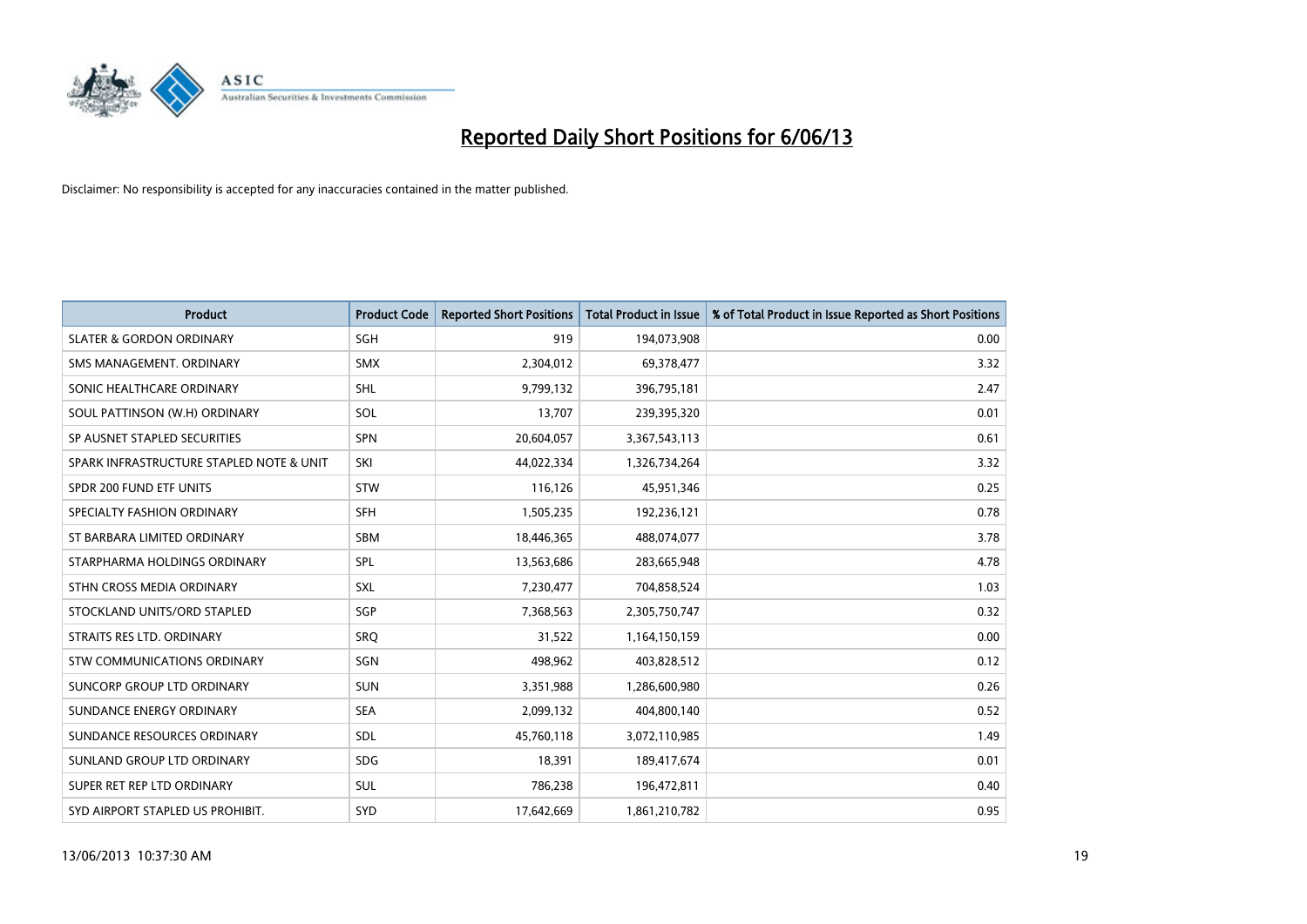

| <b>Product</b>                       | <b>Product Code</b> | <b>Reported Short Positions</b> | <b>Total Product in Issue</b> | % of Total Product in Issue Reported as Short Positions |
|--------------------------------------|---------------------|---------------------------------|-------------------------------|---------------------------------------------------------|
| SYRAH RESOURCES ORDINARY             | <b>SYR</b>          | 765,487                         | 147,767,623                   | 0.52                                                    |
| TABCORP HOLDINGS LTD ORDINARY        | <b>TAH</b>          | 16,883,848                      | 744,885,690                   | 2.27                                                    |
| TALON PETROLEUM LTD ORDINARY         | <b>TPD</b>          | 38,218                          | 102,135,433                   | 0.04                                                    |
| TANAMI GOLD NL ORDINARY              | <b>TAM</b>          | 545,068                         | 587,548,523                   | 0.09                                                    |
| TAP OIL LIMITED ORDINARY             | <b>TAP</b>          | 976,638                         | 241,608,606                   | 0.40                                                    |
| <b>TATTS GROUP LTD ORDINARY</b>      | <b>TTS</b>          | 11,748,424                      | 1,402,708,406                 | 0.84                                                    |
| TELECOM CORPORATION ORDINARY         | <b>TEL</b>          | 9,191,089                       | 1,817,088,869                 | 0.51                                                    |
| TELSTRA CORPORATION, ORDINARY        | <b>TLS</b>          | 17,041,340                      | 12,443,074,357                | 0.14                                                    |
| TEN NETWORK HOLDINGS ORDINARY        | <b>TEN</b>          | 98,749,813                      | 2,586,970,845                 | 3.82                                                    |
| TERANGA GOLD CORP CDI 1:1            | <b>TGZ</b>          | 17,902                          | 133,275,603                   | 0.01                                                    |
| THE REJECT SHOP ORDINARY             | <b>TRS</b>          | 1,678,860                       | 28,808,248                    | 5.83                                                    |
| THORN GROUP LIMITED ORDINARY         | <b>TGA</b>          | 94.249                          | 147,584,880                   | 0.06                                                    |
| TIGER RESOURCES ORDINARY             | TGS                 | 3,264,861                       | 674,770,269                   | 0.48                                                    |
| TOLL HOLDINGS LTD ORDINARY           | <b>TOL</b>          | 30,513,526                      | 717,133,875                   | 4.25                                                    |
| TOX FREE SOLUTIONS ORDINARY          | <b>TOX</b>          | 1,024,392                       | 129,607,453                   | 0.79                                                    |
| TPG TELECOM LIMITED ORDINARY         | <b>TPM</b>          | 172,847                         | 793,808,141                   | 0.02                                                    |
| <b>TRADE ME GROUP ORDINARY</b>       | <b>TME</b>          | 482,070                         | 396,017,568                   | 0.12                                                    |
| TRANSFIELD SERVICES ORDINARY         | <b>TSE</b>          | 16,718,308                      | 512,457,716                   | 3.26                                                    |
| TRANSPACIFIC INDUST, ORDINARY        | <b>TPI</b>          | 1,780,018                       | 1,578,563,490                 | 0.11                                                    |
| TRANSURBAN GROUP TRIPLE STAPLED SEC. | TCL                 | 5,605,384                       | 1,481,594,818                 | 0.38                                                    |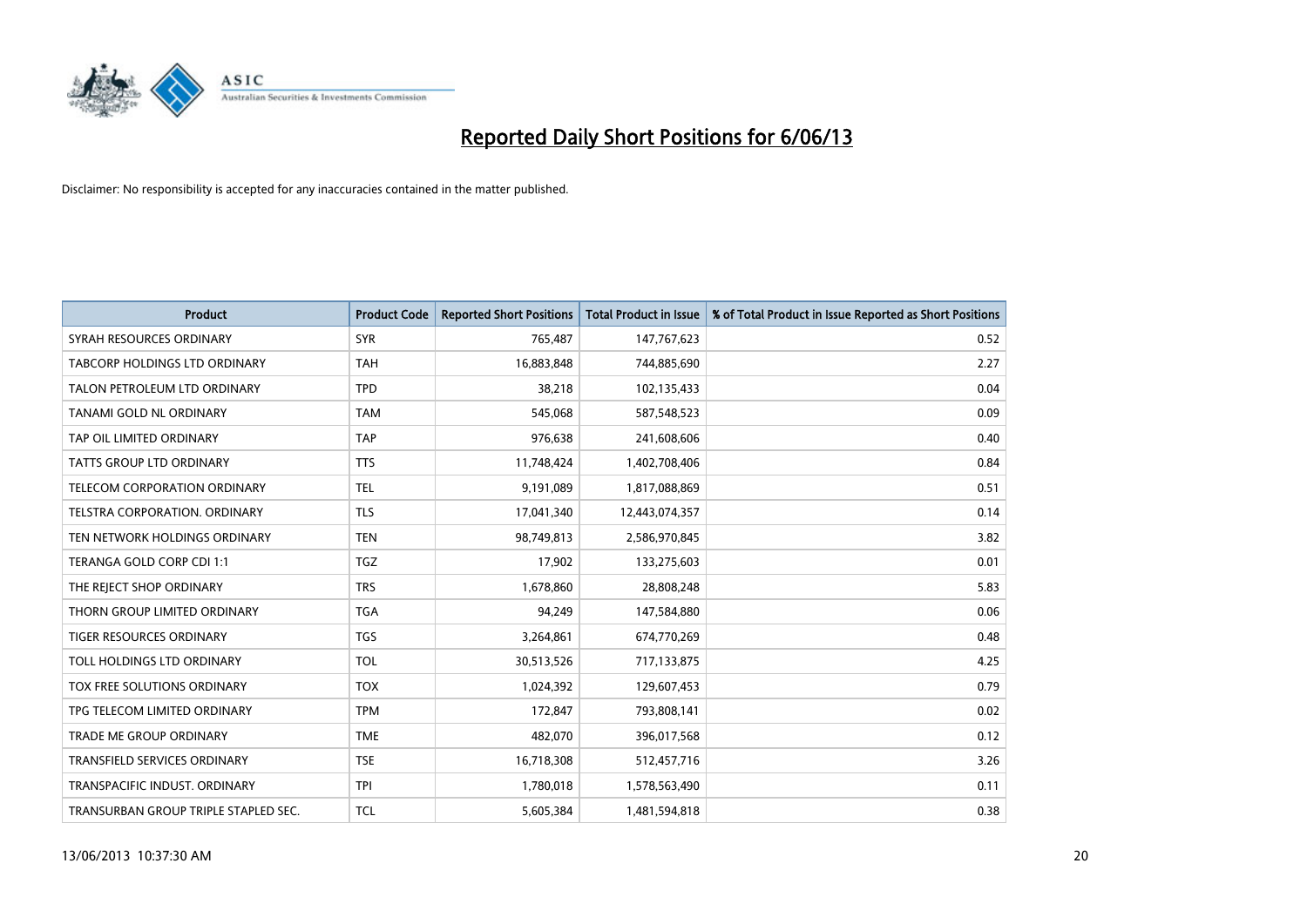

| <b>Product</b>                         | <b>Product Code</b> | <b>Reported Short Positions</b> | <b>Total Product in Issue</b> | % of Total Product in Issue Reported as Short Positions |
|----------------------------------------|---------------------|---------------------------------|-------------------------------|---------------------------------------------------------|
| TREASURY WINE ESTATE ORDINARY          | <b>TWE</b>          | 15,737,268                      | 647,227,144                   | 2.43                                                    |
| TROY RESOURCES LTD ORDINARY            | <b>TRY</b>          | 4,474,606                       | 91,318,649                    | 4.90                                                    |
| UGL LIMITED ORDINARY                   | UGL                 | 12,203,341                      | 166,511,240                   | 7.33                                                    |
| UXC LIMITED ORDINARY                   | <b>UXC</b>          | 527,312                         | 308,806,649                   | 0.17                                                    |
| <b>VIRGIN AUS HLDG LTD ORDINARY</b>    | <b>VAH</b>          | 74,001,609                      | 2,581,231,776                 | 2.87                                                    |
| VNGD AUS SHARES ETF UNITS              | <b>VAS</b>          | 772                             | 6,233,376                     | 0.01                                                    |
| <b>VOCUS COMMS LTD ORDINARY</b>        | <b>VOC</b>          | 109,386                         | 78,539,890                    | 0.14                                                    |
| WATPAC LIMITED ORDINARY                | <b>WTP</b>          | 124,683                         | 184,332,526                   | 0.07                                                    |
| <b>WDS LIMITED ORDINARY</b>            | <b>WDS</b>          | 7                               | 144,740,614                   | 0.00                                                    |
| WEBJET LIMITED ORDINARY                | <b>WEB</b>          | 757,155                         | 79,397,959                    | 0.95                                                    |
| WESFARMERS LIMITED ORDINARY            | <b>WES</b>          | 24,409,421                      | 1,006,669,957                 | 2.42                                                    |
| WESFARMERS LIMITED PARTIALLY PROTECTED | <b>WESN</b>         | 62,741                          | 150,523,641                   | 0.04                                                    |
| WESTERN AREAS LTD ORDINARY             | <b>WSA</b>          | 16,231,313                      | 196,843,803                   | 8.25                                                    |
| WESTERN DESERT RES. ORDINARY           | <b>WDR</b>          | 2,052,737                       | 360,853,631                   | 0.57                                                    |
| WESTFIELD GROUP ORD/UNIT STAPLED SEC   | <b>WDC</b>          | 4,471,742                       | 2,194,138,450                 | 0.20                                                    |
| WESTFIELD RETAIL TST UNIT STAPLED      | <b>WRT</b>          | 11,349,733                      | 3,054,166,195                 | 0.37                                                    |
| WESTPAC BANKING CORP ORDINARY          | <b>WBC</b>          | 17,454,727                      | 3,103,729,084                 | 0.56                                                    |
| WHITE ENERGY COMPANY ORDINARY          | <b>WEC</b>          | 168,397                         | 322,974,494                   | 0.05                                                    |
| WHITEHAVEN COAL ORDINARY               | <b>WHC</b>          | 106,438,158                     | 1,025,635,023                 | 10.38                                                   |
| WHK GROUP LIMITED ORDINARY             | <b>WHG</b>          | 1,645,685                       | 265,200,652                   | 0.62                                                    |